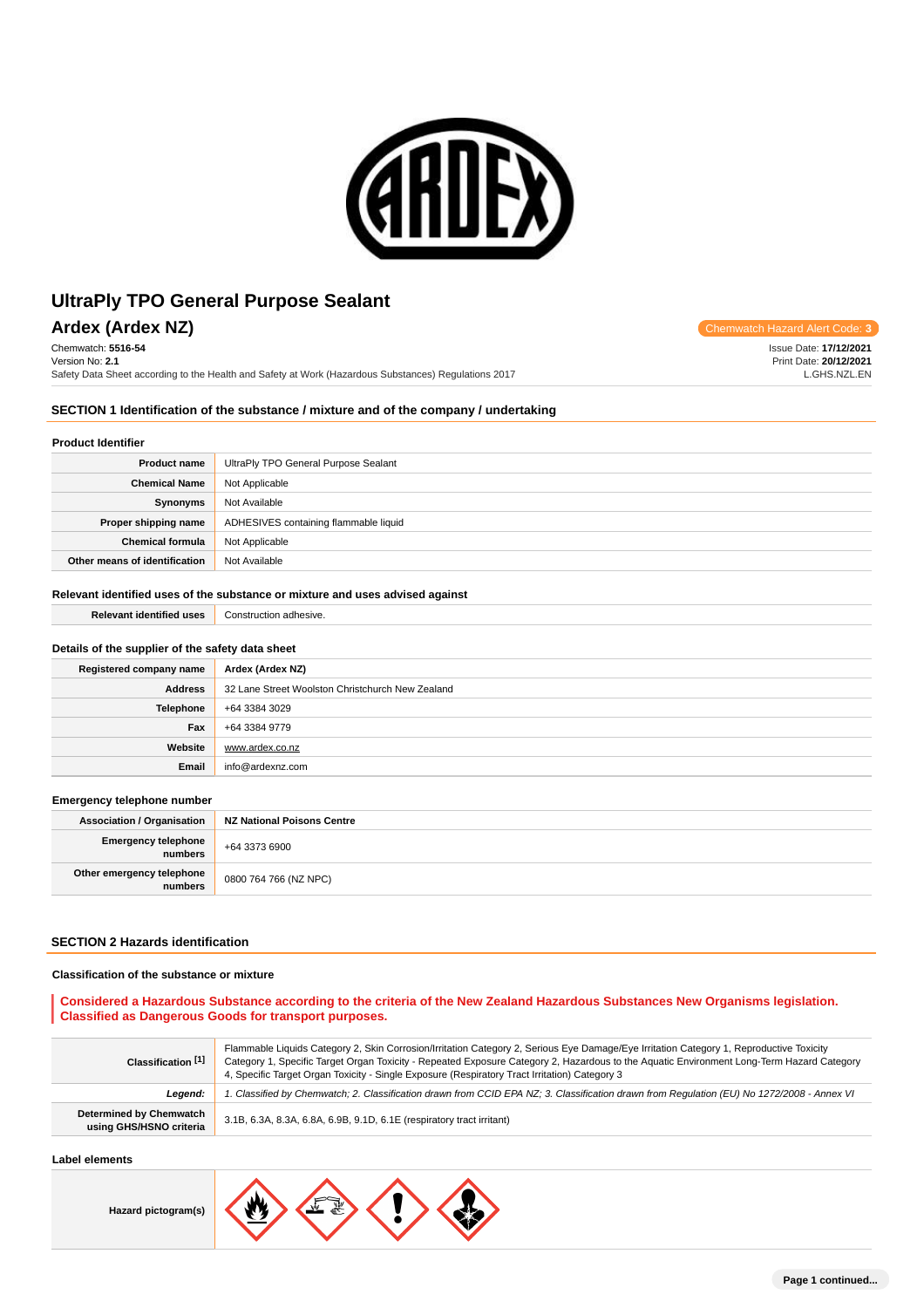| Hazard statement(s) |                                                                    |
|---------------------|--------------------------------------------------------------------|
| H <sub>225</sub>    | Highly flammable liquid and vapour.                                |
| H315                | Causes skin irritation.                                            |
| H318                | Causes serious eye damage.                                         |
| H360                | May damage fertility or the unborn child.                          |
| H373                | May cause damage to organs through prolonged or repeated exposure. |
| H413                | May cause long lasting harmful effects to aquatic life.            |
| H335                | May cause respiratory irritation.                                  |

#### **Precautionary statement(s) Prevention**

**Signal word Danger**

| P <sub>201</sub> | Obtain special instructions before use.                                                        |
|------------------|------------------------------------------------------------------------------------------------|
| P210             | Keep away from heat, hot surfaces, sparks, open flames and other ignition sources. No smoking. |
| P260             | Do not breathe mist/vapours/spray.                                                             |
| P <sub>271</sub> | Use only outdoors or in a well-ventilated area.                                                |
| P280             | Wear protective gloves, protective clothing, eye protection and face protection.               |
| P240             | Ground and bond container and receiving equipment.                                             |
| P241             | Use explosion-proof electrical/ventilating/lighting/intrinsically safe equipment.              |
| P242             | Use non-sparking tools.                                                                        |
| P243             | Take action to prevent static discharges.                                                      |
| P273             | Avoid release to the environment.                                                              |
| P264             | Wash all exposed external body areas thoroughly after handling.                                |

## **Precautionary statement(s) Response**

| P305+P351+P338 | IF IN EYES: Rinse cautiously with water for several minutes. Remove contact lenses, if present and easy to do. Continue rinsing. |  |
|----------------|----------------------------------------------------------------------------------------------------------------------------------|--|
| P308+P313      | IF exposed or concerned: Get medical advice/attention.                                                                           |  |
| P310           | Immediately call a POISON CENTER/doctor/physician/first aider.                                                                   |  |
| P370+P378      | In case of fire: Use alcohol resistant foam or normal protein foam to extinguish.                                                |  |
| P302+P352      | IF ON SKIN: Wash with plenty of water and soap.                                                                                  |  |
| P303+P361+P353 | IF ON SKIN (or hair): Take off immediately all contaminated clothing. Rinse skin with water [or shower].                         |  |
| P304+P340      | IF INHALED: Remove person to fresh air and keep comfortable for breathing.                                                       |  |
| P332+P313      | If skin irritation occurs: Get medical advice/attention.                                                                         |  |
| P362+P364      | Take off contaminated clothing and wash it before reuse.                                                                         |  |

#### **Precautionary statement(s) Storage**

| P403+P235 | Store in a well-ventilated place.<br>. Keep cool. |
|-----------|---------------------------------------------------|
| P405      |                                                   |
|           |                                                   |

## **Precautionary statement(s) Disposal**

**P501** Dispose of contents/container to authorised hazardous or special waste collection point in accordance with any local regulation.

# **SECTION 3 Composition / information on ingredients**

#### **Substances**

See section below for composition of Mixtures

#### **Mixtures**

| <b>CAS No</b> | %[weight]                                              | Name                                                                                                                                        |
|---------------|--------------------------------------------------------|---------------------------------------------------------------------------------------------------------------------------------------------|
| 1317-65-3     | $30 - 60$                                              | limestone                                                                                                                                   |
| 1305-78-8     | $20 - 40$                                              | calcium oxide                                                                                                                               |
| 64742-89-8.   | $<$ 15                                                 | naphtha petroleum. light aliphatic solvent                                                                                                  |
| 64742-47-8.   | $\langle$ 7                                            | $C14-20$ aliphatics $\left(\leq 2\% \right)$ aromatics)                                                                                     |
| 13463-67-7    | $<$ 5                                                  | titanium dioxide                                                                                                                            |
| 64742-52-5.   | $<$ 5                                                  | naphthenic distillate, heavy, hydrotreated (severe)                                                                                         |
| 1302-78-9     | $5$                                                    | bentonite                                                                                                                                   |
| Legend:       | 4. Classification drawn from C&L * EU IOELVs available | 1. Classified by Chemwatch; 2. Classification drawn from CCID EPA NZ; 3. Classification drawn from Requlation (EU) No 1272/2008 - Annex VI; |

## **SECTION 4 First aid measures**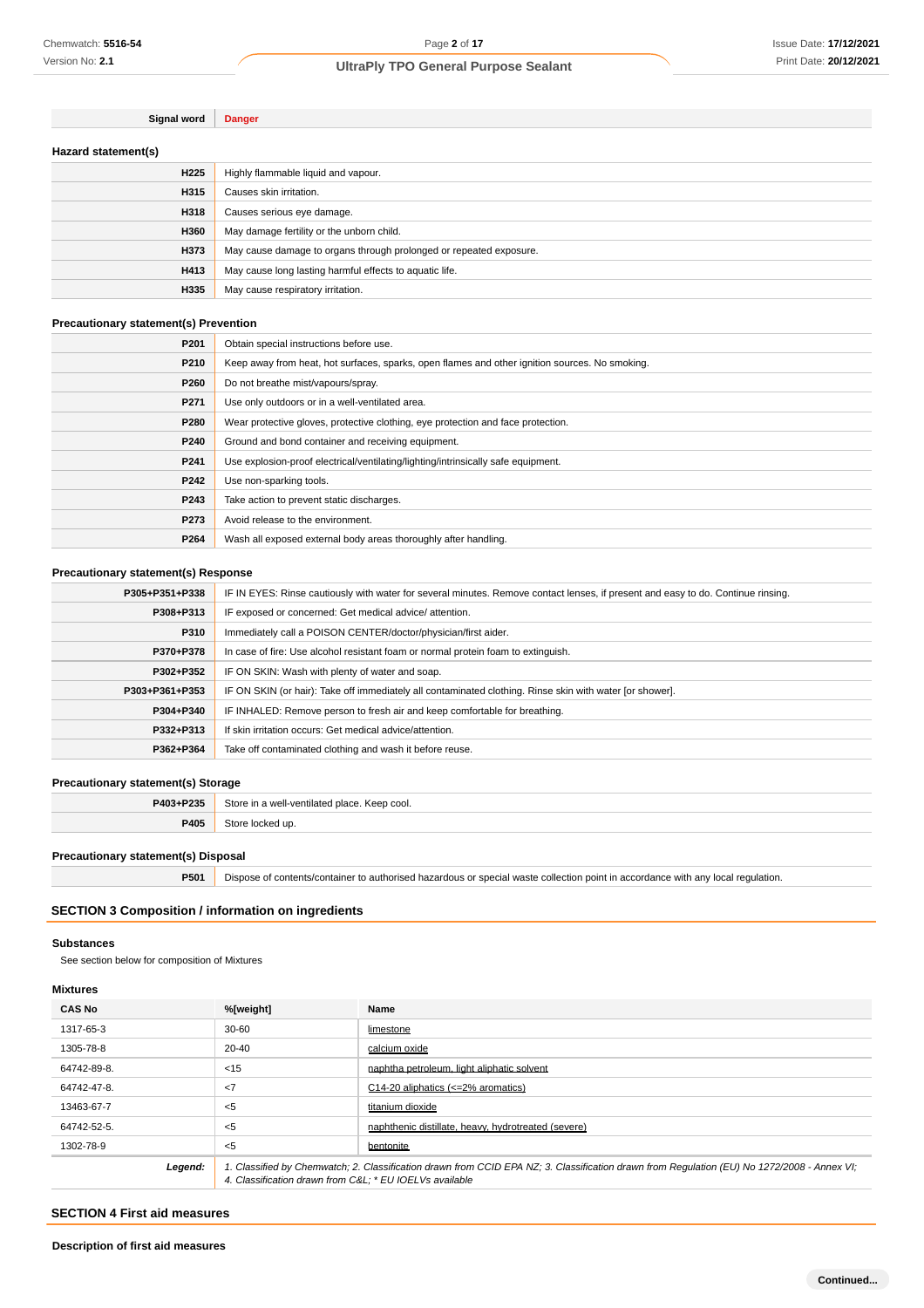| <b>Eye Contact</b>  | If this product comes in contact with the eyes:<br>Immediately hold eyelids apart and flush the eye continuously with running water.<br>Ensure complete irrigation of the eye by keeping eyelids apart and away from eye and moving the eyelids by occasionally lifting the upper<br>and lower lids.<br>▶ Continue flushing until advised to stop by the Poisons Information Centre or a doctor, or for at least 15 minutes.<br>Transport to hospital or doctor without delay.<br>Removal of contact lenses after an eye injury should only be undertaken by skilled personnel.                                                                        |
|---------------------|--------------------------------------------------------------------------------------------------------------------------------------------------------------------------------------------------------------------------------------------------------------------------------------------------------------------------------------------------------------------------------------------------------------------------------------------------------------------------------------------------------------------------------------------------------------------------------------------------------------------------------------------------------|
| <b>Skin Contact</b> | If skin or hair contact occurs:<br>Immediately flush body and clothes with large amounts of water, using safety shower if available.<br>▶ Quickly remove all contaminated clothing, including footwear.<br>▶ Wash skin and hair with running water. Continue flushing with water until advised to stop by the Poisons Information Centre.<br>Transport to hospital, or doctor.                                                                                                                                                                                                                                                                         |
| Inhalation          | If fumes or combustion products are inhaled remove from contaminated area.<br>Lay patient down. Keep warm and rested.<br>▶ Prostheses such as false teeth, which may block airway, should be removed, where possible, prior to initiating first aid procedures.<br>Apply artificial respiration if not breathing, preferably with a demand valve resuscitator, bag-valve mask device, or pocket mask as trained.<br>Perform CPR if necessary.<br>Transport to hospital, or doctor, without delay.                                                                                                                                                      |
| Ingestion           | For advice, contact a Poisons Information Centre or a doctor at once.<br>• Urgent hospital treatment is likely to be needed.<br>If swallowed do <b>NOT</b> induce vomiting.<br>If vomiting occurs, lean patient forward or place on left side (head-down position, if possible) to maintain open airway and prevent aspiration.<br>• Observe the patient carefully.<br>Never give liquid to a person showing signs of being sleepy or with reduced awareness; i.e. becoming unconscious.<br>Give water to rinse out mouth, then provide liquid slowly and as much as casualty can comfortably drink.<br>Transport to hospital or doctor without delay. |

#### **Indication of any immediate medical attention and special treatment needed**

Treat symptomatically.

- For acute or short-term repeated exposures to highly alkaline materials:
	- Respiratory stress is uncommon but present occasionally because of soft tissue edema.
	- Unless endotracheal intubation can be accomplished under direct vision, cricothyroidotomy or tracheotomy may be necessary.
	- Oxygen is given as indicated.
	- The presence of shock suggests perforation and mandates an intravenous line and fluid administration.

**P** Damage due to alkaline corrosives occurs by liquefaction necrosis whereby the saponification of fats and solubilisation of proteins allow deep penetration into the tissue. Alkalis continue to cause damage after exposure.

INGESTION:

Milk and water are the preferred diluents

No more than 2 glasses of water should be given to an adult.

Neutralising agents should never be given since exothermic heat reaction may compound injury.

\* Catharsis and emesis are absolutely contra-indicated.

\* Activated charcoal does not absorb alkali.

\* Gastric lavage should not be used.

Supportive care involves the following:

- Withhold oral feedings initially.
- If endoscopy confirms transmucosal injury start steroids only within the first 48 hours.
- Carefully evaluate the amount of tissue necrosis before assessing the need for surgical intervention.
- Patients should be instructed to seek medical attention whenever they develop difficulty in swallowing (dysphagia).

SKIN AND EYE:

**Injury should be irrigated for 20-30 minutes.** 

Eye injuries require saline. [Ellenhorn & Barceloux: Medical Toxicology]

#### **SECTION 5 Firefighting measures**

#### **Extinguishing media**

- Foam.
- Dry chemical powder.
- **BCF** (where regulations permit).
- Carbon dioxide.

Water spray or fog - Large fires only.

#### **Special hazards arising from the substrate or mixture**

| <b>Fire Incompatibility</b> | Avoid contamination with oxidising agents i.e. nitrates, oxidising acids, chlorine bleaches, pool chlorine etc. as ignition may result                                                                                                                                                                                                                                                                                                                                                                                                                                                                                                                                                                                                                                                       |  |  |
|-----------------------------|----------------------------------------------------------------------------------------------------------------------------------------------------------------------------------------------------------------------------------------------------------------------------------------------------------------------------------------------------------------------------------------------------------------------------------------------------------------------------------------------------------------------------------------------------------------------------------------------------------------------------------------------------------------------------------------------------------------------------------------------------------------------------------------------|--|--|
| Advice for firefighters     |                                                                                                                                                                                                                                                                                                                                                                                                                                                                                                                                                                                                                                                                                                                                                                                              |  |  |
| <b>Fire Fighting</b>        | Alert Fire Brigade and tell them location and nature of hazard.<br>• May be violently or explosively reactive.<br>► Wear breathing apparatus plus protective gloves in the event of a fire.<br>Prevent, by any means available, spillage from entering drains or water course.<br>Consider evacuation (or protect in place).<br>Fight fire from a safe distance, with adequate cover.<br>If safe, switch off electrical equipment until vapour fire hazard removed.<br>► Use water delivered as a fine spray to control the fire and cool adjacent area.<br>Avoid spraying water onto liquid pools.<br>Do not approach containers suspected to be hot.<br>Cool fire exposed containers with water spray from a protected location.<br>If safe to do so, remove containers from path of fire. |  |  |
|                             | Liquid and vapour are highly flammable.                                                                                                                                                                                                                                                                                                                                                                                                                                                                                                                                                                                                                                                                                                                                                      |  |  |

- **Fire/Explosion Hazard** Severe fire hazard when exposed to heat, flame and/or oxidisers. Vapour may travel a considerable distance to source of ignition.
	- Heating may cause expansion or decomposition leading to violent rupture of containers.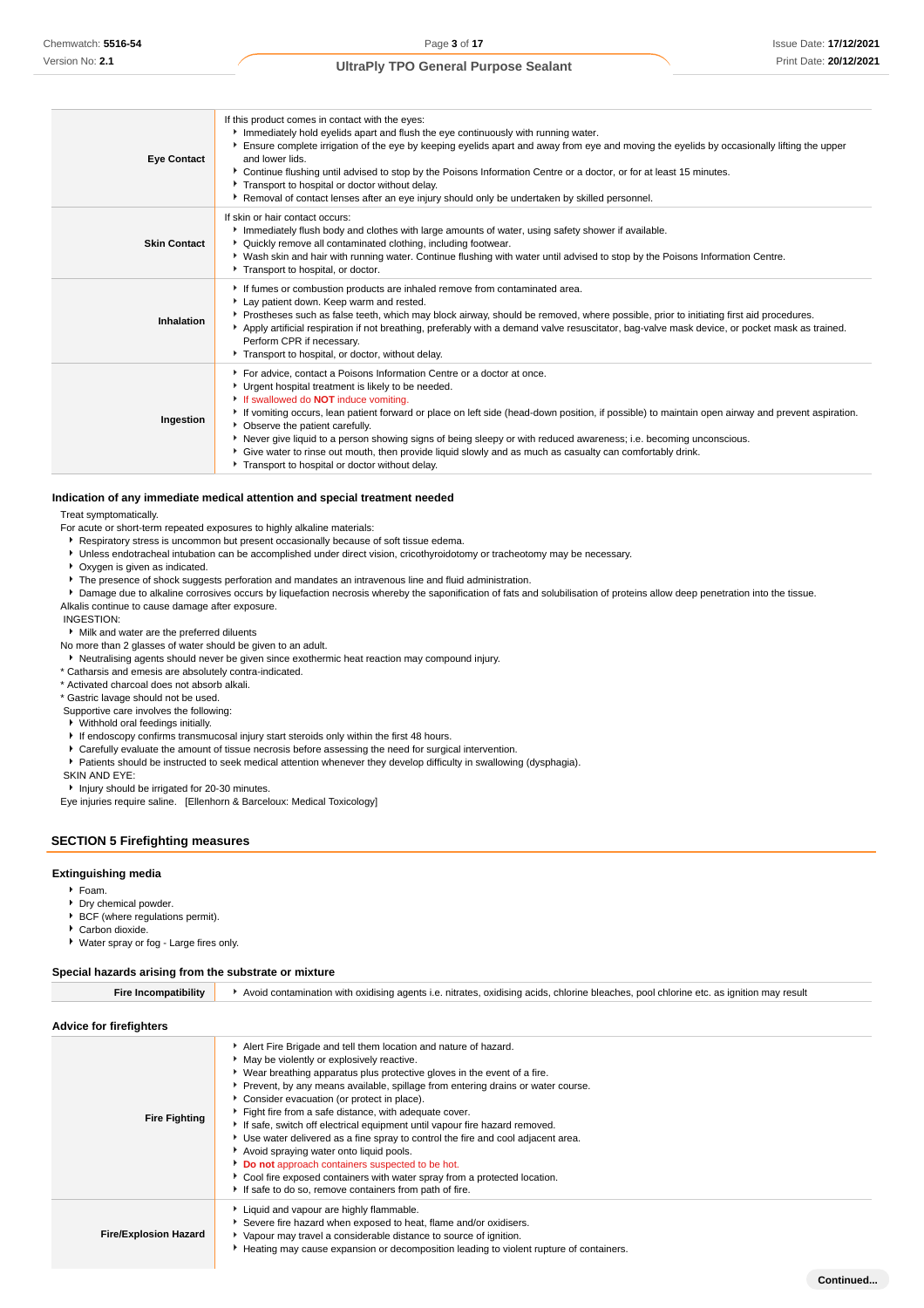**Continued...**

# **UltraPly TPO General Purpose Sealant**

| • On combustion, may emit toxic fumes of carbon monoxide (CO).<br>Combustion products include:<br>carbon dioxide (CO2)                                                                                                                                                                                         |
|----------------------------------------------------------------------------------------------------------------------------------------------------------------------------------------------------------------------------------------------------------------------------------------------------------------|
| metal oxides<br>other pyrolysis products typical of burning organic material.<br><b>CARE:</b> Water in contact with hot liquid may cause foaming and a steam explosion with wide scattering of hot oil and possible severe burns.<br>Foaming may cause overflow of containers and may result in possible fire. |

# **SECTION 6 Accidental release measures**

## **Personal precautions, protective equipment and emergency procedures**

See section 8

#### **Environmental precautions**

See section 12

# **Methods and material for containment and cleaning up**

| <b>Minor Spills</b> | Remove all ignition sources.<br>Clean up all spills immediately.<br>Avoid breathing vapours and contact with skin and eyes.<br>▶ Control personal contact with the substance, by using protective equipment.<br>Contain and absorb small quantities with vermiculite or other absorbent material.<br>▶ Wipe up.<br>Collect residues in a flammable waste container.                                                                                                                                                                                                                                                                                                                                                                                                                                                                                                                                                                                                            |
|---------------------|--------------------------------------------------------------------------------------------------------------------------------------------------------------------------------------------------------------------------------------------------------------------------------------------------------------------------------------------------------------------------------------------------------------------------------------------------------------------------------------------------------------------------------------------------------------------------------------------------------------------------------------------------------------------------------------------------------------------------------------------------------------------------------------------------------------------------------------------------------------------------------------------------------------------------------------------------------------------------------|
| <b>Major Spills</b> | Clear area of personnel and move upwind.<br>Alert Fire Brigade and tell them location and nature of hazard.<br>May be violently or explosively reactive.<br>▶ Wear breathing apparatus plus protective gloves.<br>▶ Prevent, by any means available, spillage from entering drains or water course.<br>Consider evacuation (or protect in place).<br>No smoking, naked lights or ignition sources.<br>Increase ventilation.<br>Stop leak if safe to do so.<br>• Water spray or fog may be used to disperse /absorb vapour.<br>Contain spill with sand, earth or vermiculite.<br>Use only spark-free shovels and explosion proof equipment.<br>Collect recoverable product into labelled containers for recycling.<br>Absorb remaining product with sand, earth or vermiculite.<br>Collect solid residues and seal in labelled drums for disposal.<br>▶ Wash area and prevent runoff into drains.<br>If contamination of drains or waterways occurs, advise emergency services. |

Personal Protective Equipment advice is contained in Section 8 of the SDS.

# **SECTION 7 Handling and storage**

| Precautions for safe handling |                                                                                                                                                                                                                                                                                                                                                                                                                                                                                                                                                                                                                                                                                                                                                                                                                                                                                                                                                                                                                                                                                                                                                                                                                                                                                                                                                                                                                                                                                                                                                                                                                                                                                                                                                                                                                        |
|-------------------------------|------------------------------------------------------------------------------------------------------------------------------------------------------------------------------------------------------------------------------------------------------------------------------------------------------------------------------------------------------------------------------------------------------------------------------------------------------------------------------------------------------------------------------------------------------------------------------------------------------------------------------------------------------------------------------------------------------------------------------------------------------------------------------------------------------------------------------------------------------------------------------------------------------------------------------------------------------------------------------------------------------------------------------------------------------------------------------------------------------------------------------------------------------------------------------------------------------------------------------------------------------------------------------------------------------------------------------------------------------------------------------------------------------------------------------------------------------------------------------------------------------------------------------------------------------------------------------------------------------------------------------------------------------------------------------------------------------------------------------------------------------------------------------------------------------------------------|
| Safe handling                 | Containers, even those that have been emptied, may contain explosive vapours.<br>• Do NOT cut, drill, grind, weld or perform similar operations on or near containers.<br>DO NOT allow clothing wet with material to stay in contact with skin<br>Electrostatic discharge may be generated during pumping - this may result in fire.<br>Ensure electrical continuity by bonding and grounding (earthing) all equipment.<br>Restrict line velocity during pumping in order to avoid generation of electrostatic discharge (<=1 m/sec until fill pipe submerged to twice its<br>diameter, then $\leq$ 7 m/sec).<br>Avoid splash filling.<br>▶ Do NOT use compressed air for filling discharging or handling operations.<br>Avoid all personal contact, including inhalation.<br>• Wear protective clothing when risk of exposure occurs.<br>Use in a well-ventilated area.<br>Prevent concentration in hollows and sumps.<br>DO NOT enter confined spaces until atmosphere has been checked.<br>Avoid smoking, naked lights, heat or ignition sources.<br>▶ When handling, DO NOT eat, drink or smoke.<br>▶ Vapour may ignite on pumping or pouring due to static electricity.<br>DO NOT use plastic buckets.<br>Earth and secure metal containers when dispensing or pouring product.<br>Use spark-free tools when handling.<br>Avoid contact with incompatible materials.<br>Keep containers securely sealed.<br>Avoid physical damage to containers.<br>Always wash hands with soap and water after handling.<br>Vork clothes should be laundered separately.<br>Use good occupational work practice.<br>▶ Observe manufacturer's storage and handling recommendations contained within this SDS.<br>Atmosphere should be regularly checked against established exposure standards to ensure safe working conditions. |
| Other information             | DO NOT store near acids, or oxidising agents<br>Store in original containers in approved flame-proof area.<br>No smoking, naked lights, heat or ignition sources.<br>DO NOT store in pits, depressions, basements or areas where vapours may be trapped.<br>Keep containers securely sealed.<br>Store away from incompatible materials in a cool, dry well ventilated area.<br>Protect containers against physical damage and check regularly for leaks.                                                                                                                                                                                                                                                                                                                                                                                                                                                                                                                                                                                                                                                                                                                                                                                                                                                                                                                                                                                                                                                                                                                                                                                                                                                                                                                                                               |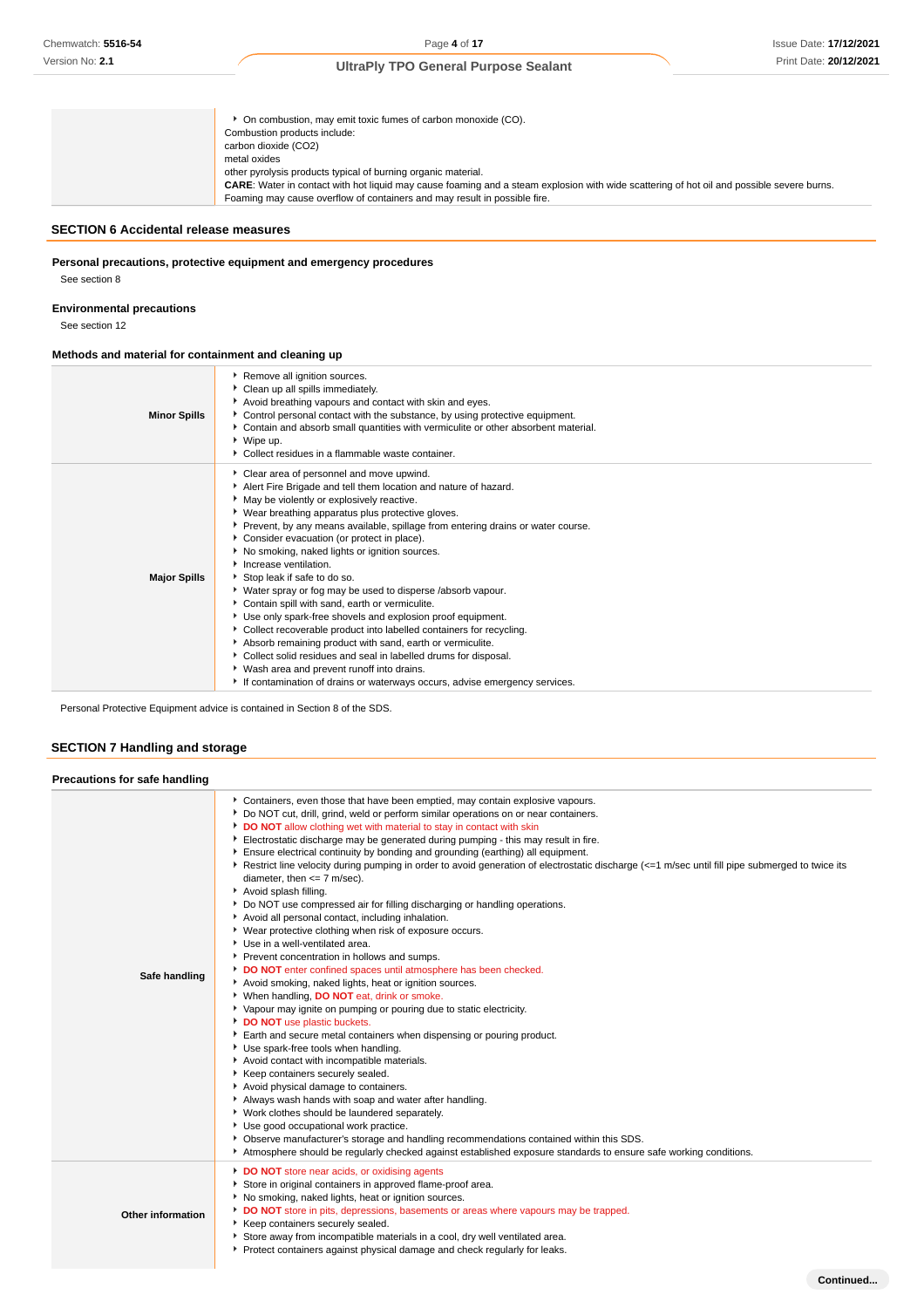|                                                              | ▶ Observe manufacturer's storage and handling recommendations contained within this SDS.                                                                                                                                                                                                                                                                                                                                                                                                                                                                                                                                                                                                                                                                                                                                                                                                                                                                                                                                                                                                                                                                                                                                                                         |  |  |
|--------------------------------------------------------------|------------------------------------------------------------------------------------------------------------------------------------------------------------------------------------------------------------------------------------------------------------------------------------------------------------------------------------------------------------------------------------------------------------------------------------------------------------------------------------------------------------------------------------------------------------------------------------------------------------------------------------------------------------------------------------------------------------------------------------------------------------------------------------------------------------------------------------------------------------------------------------------------------------------------------------------------------------------------------------------------------------------------------------------------------------------------------------------------------------------------------------------------------------------------------------------------------------------------------------------------------------------|--|--|
| Conditions for safe storage, including any incompatibilities |                                                                                                                                                                                                                                                                                                                                                                                                                                                                                                                                                                                                                                                                                                                                                                                                                                                                                                                                                                                                                                                                                                                                                                                                                                                                  |  |  |
| Suitable container                                           | ▶ Packing as supplied by manufacturer.<br>Plastic containers may only be used if approved for flammable liquid.<br>• Check that containers are clearly labelled and free from leaks.<br>▶ For low viscosity materials (i) : Drums and jerry cans must be of the non-removable head type. (ii) : Where a can is to be used as an inner<br>package, the can must have a screwed enclosure.<br>For materials with a viscosity of at least 2680 cSt. (23 deg. C)<br>For manufactured product having a viscosity of at least 250 cSt. (23 deg. C)<br>▶ Manufactured product that requires stirring before use and having a viscosity of at least 20 cSt (25 deg. C): (i) Removable head packaging;<br>(ii) Cans with friction closures and (iii) low pressure tubes and cartridges may be used.<br>▶ Where combination packages are used, and the inner packages are of glass, there must be sufficient inert cushioning material in contact with<br>inner and outer packages<br>In addition, where inner packagings are glass and contain liquids of packing group I there must be sufficient inert absorbent to absorb any<br>spillage, unless the outer packaging is a close fitting moulded plastic box and the substances are not incompatible with the plastic. |  |  |
| Storage incompatibility                                      | Calcium oxide:<br>reacts violently with water, evolving high quantities of heat<br>• reacts violently, with possible ignition or explosion, with acids, anilinium perchlorate, bromine pentafluoride, chlorine trifluoride, fluorine,<br>hydrogen fluoride, hydrazine, hydrogen sulfide, hydrogen trisulfide, isopropyl isocyanide dichloride, light metals, lithium, magnesium,<br>powdered aluminium, phosphorus, potassium, sulfur trioxide<br>increase the explosive sensitivity of azides, nitroalkanes (e.g. nitroethane, nitromethane, 1-nitropropane etc.)<br>is incompatible with boric acid, boron trifluoride, carbon dioxide, ethanol, halogens (such as fluorine), metal halides, phosphorus pentoxide,<br>selenium oxychloride, sulfur dioxide and many organic materials<br>Avoid strong acids, acid chlorides, acid anhydrides and chloroformates.<br>Avoid contact with copper, aluminium and their alloys.<br>Avoid reaction with oxidising agents                                                                                                                                                                                                                                                                                             |  |  |

# **SECTION 8 Exposure controls / personal protection**

## **Control parameters**

## **Occupational Exposure Limits (OEL)**

# **INGREDIENT DATA**

| Source                                            | Ingredient                                             | <b>Material name</b>                                     | <b>TWA</b>               | <b>STEL</b>       | Peak             | <b>Notes</b>                                            |
|---------------------------------------------------|--------------------------------------------------------|----------------------------------------------------------|--------------------------|-------------------|------------------|---------------------------------------------------------|
| New Zealand Workplace<br>Exposure Standards (WES) | limestone                                              | Calcium carbonate                                        | 10<br>mq/m3              | Not<br>Available  | Not<br>Available | Not Available                                           |
| New Zealand Workplace<br>Exposure Standards (WES) | limestone                                              | Limestone (Calcium<br>carbonate)                         | 10 <sup>1</sup><br>mq/m3 | Not<br>Available  | Not<br>Available | Not Available                                           |
| New Zealand Workplace<br>Exposure Standards (WES) | limestone                                              | Marble (Calcium carbonate)                               | 10<br>mq/m3              | Not<br>Available  | Not<br>Available | Not Available                                           |
| New Zealand Workplace<br>Exposure Standards (WES) | calcium oxide                                          | Calcium oxide                                            | 2<br>mq/m3               | Not<br>Available  | Not<br>Available | Not Available                                           |
| New Zealand Workplace<br>Exposure Standards (WES) | naphtha petroleum, light<br>aliphatic solvent          | Oil mist, mineral                                        | 5<br>mq/m3               | $10 \text{ mg/m}$ | Not<br>Available | om-Sampled by a method that<br>does not collect vapour. |
| New Zealand Workplace<br>Exposure Standards (WES) | C14-20 aliphatics $\left( <=2\right)$ %<br>aromatics)  | Oil mist, mineral                                        | 5<br>mg/m3               | $10$ mg/m $3$     | Not<br>Available | om-Sampled by a method that<br>does not collect vapour. |
| New Zealand Workplace<br>Exposure Standards (WES) | titanium dioxide                                       | Titanium dioxide                                         | 10<br>mq/m3              | Not<br>Available  | Not<br>Available | Not Available                                           |
| New Zealand Workplace<br>Exposure Standards (WES) | naphthenic distillate, heavy,<br>hydrotreated (severe) | Oil mist, mineral                                        | 5<br>mq/m3               | $10 \text{ mg/m}$ | Not<br>Available | om-Sampled by a method that<br>does not collect vapour. |
| New Zealand Workplace<br>Exposure Standards (WES) | bentonite                                              | Particulates not otherwise<br>classified respirable dust | 3<br>mq/m3               | Not<br>Available  | Not<br>Available | Not Available                                           |
| New Zealand Workplace<br>Exposure Standards (WES) | bentonite                                              | Diesel Particulate Matter<br>(DPM) as elemental carbon   | 0.1<br>mq/m3             | Not<br>Available  | Not<br>Available | diesel engine exhaust is a<br>confirmed carcinogen      |
| New Zealand Workplace<br>Exposure Standards (WES) | bentonite                                              | Particulates not otherwise<br>classified                 | 10 <sup>1</sup><br>mg/m3 | Not<br>Available  | Not<br>Available | Not Available                                           |

**Emergency Limits**

| Ingredient                                                              | TEEL-1               | TEEL-2       |                     | TEEL-3       |
|-------------------------------------------------------------------------|----------------------|--------------|---------------------|--------------|
| limestone                                                               | 45 mg/m3             | 210 mg/m3    |                     | 1,300 mg/m3  |
| calcium oxide                                                           | $6 \text{ mg/m}$ 3   | 110 mg/m $3$ |                     | 660 mg/m3    |
| naphtha petroleum, light<br>aliphatic solvent                           | 1,200 mg/m3          | 6,700 mg/m3  |                     | 40,000 mg/m3 |
| C14-20 aliphatics $\left  \left  \right  < = 2\% \right $<br>aromatics) | 1,100 mg/m3          | 1,800 mg/m3  |                     | 40,000 mg/m3 |
| titanium dioxide                                                        | 30 mg/m3             | 330 mg/m3    |                     | 2,000 mg/m3  |
| naphthenic distillate, heavy,<br>hydrotreated (severe)                  | 140 mg/m3            | 1,500 mg/m3  |                     | 8,900 mg/m3  |
|                                                                         |                      |              |                     |              |
| Ingredient                                                              | <b>Original IDLH</b> |              | <b>Revised IDLH</b> |              |
| limestone                                                               | Not Available        |              | Not Available       |              |
| calcium oxide                                                           | 25 mg/m3             |              | Not Available       |              |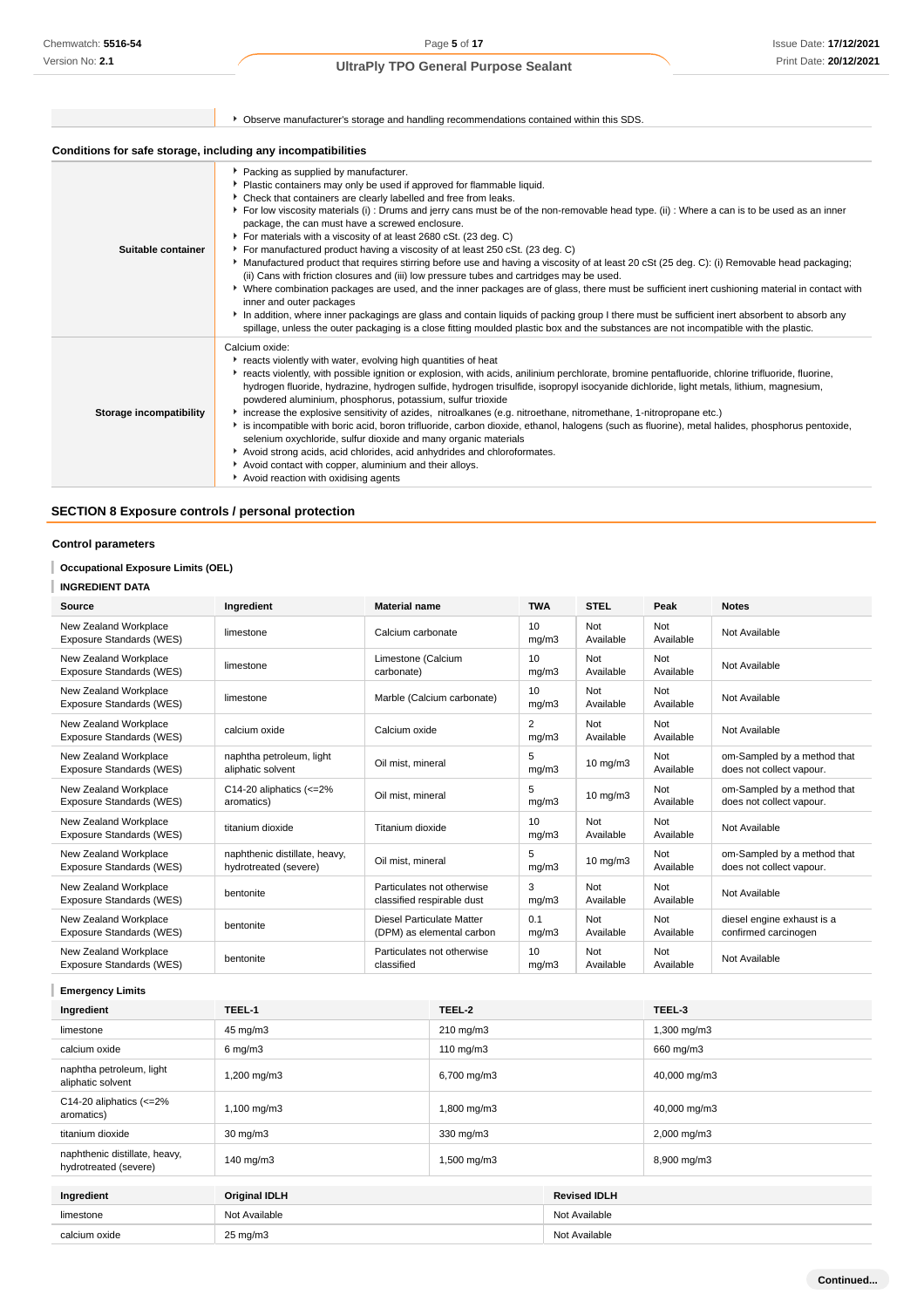| Ingredient                                                              | <b>Original IDLH</b>    | <b>Revised IDLH</b> |
|-------------------------------------------------------------------------|-------------------------|---------------------|
| naphtha petroleum, light<br>aliphatic solvent                           | 2,500 mg/m3             | Not Available       |
| C14-20 aliphatics $\left  \left  \right  < = 2\% \right $<br>aromatics) | 2,500 mg/m3             | Not Available       |
| titanium dioxide                                                        | $5,000 \,\mathrm{mg/m}$ | Not Available       |
| naphthenic distillate, heavy,<br>hydrotreated (severe)                  | 2,500 mg/m3             | Not Available       |
| bentonite                                                               | Not Available           | Not Available       |

#### I **MATERIAL DATA**

NOTE N: The classification as a carcinogen need not apply if the full refining history is known and it can be shown that the substance from which it is produced is not a carcinogen. This note applies only to certain complex oil-derived substances in Annex VI.

European Union (EU) List of harmonised classification and labelling hazardous substances, Table 3.1, Annex VI, Regulation (EC) No 1272/2008 (CLP) - up to the latest ATP NOTE L: The classification as a carcinogen need not apply if it can be shown that the substance contains less than 3% DMSO extract as measured by IP 346. European Union (EU) List of harmonised classification and labelling hazardous substances, Table 3.1, Annex VI, Regulation (EC) No 1272/2008 (CLP) - up to the latest ATP NOTE P: The classification as a carcinogen need not apply if it can be shown that the substance contains less than 0.01% w/w benzene (EINECS No 200-753-7). Note E shall also apply when the substance is classified as a carcinogen. This note applies only to certain complex oil-derived substances in Annex VI.

European Union (EU) List of harmonised classification and labelling hazardous substances, Table 3.1, Annex VI, Regulation (EC) No 1272/2008 (CLP) - up to the latest ATP

#### **Exposure controls**

|                                     | Engineering controls are used to remove a hazard or place a barrier between the worker and the hazard. Well-designed engineering controls can<br>be highly effective in protecting workers and will typically be independent of worker interactions to provide this high level of protection.<br>The basic types of engineering controls are:<br>Process controls which involve changing the way a job activity or process is done to reduce the risk.<br>Enclosure and/or isolation of emission source which keeps a selected hazard "physically" away from the worker and ventilation that strategically<br>"adds" and "removes" air in the work environment. Ventilation can remove or dilute an air contaminant if designed properly. The design of a<br>ventilation system must match the particular process and chemical or contaminant in use.<br>Employers may need to use multiple types of controls to prevent employee overexposure.<br>For flammable liquids and flammable gases, local exhaust ventilation or a process enclosure ventilation system may be required. Ventilation<br>equipment should be explosion-resistant.<br>Air contaminants generated in the workplace possess varying "escape" velocities which, in turn, determine the "capture velocities" of fresh<br>circulating air required to effectively remove the contaminant.                                                                                                                                                                                                                                                 |                                                                                                                              |                                           |  |
|-------------------------------------|--------------------------------------------------------------------------------------------------------------------------------------------------------------------------------------------------------------------------------------------------------------------------------------------------------------------------------------------------------------------------------------------------------------------------------------------------------------------------------------------------------------------------------------------------------------------------------------------------------------------------------------------------------------------------------------------------------------------------------------------------------------------------------------------------------------------------------------------------------------------------------------------------------------------------------------------------------------------------------------------------------------------------------------------------------------------------------------------------------------------------------------------------------------------------------------------------------------------------------------------------------------------------------------------------------------------------------------------------------------------------------------------------------------------------------------------------------------------------------------------------------------------------------------------------------------------------------------------------------------|------------------------------------------------------------------------------------------------------------------------------|-------------------------------------------|--|
|                                     | Type of Contaminant:                                                                                                                                                                                                                                                                                                                                                                                                                                                                                                                                                                                                                                                                                                                                                                                                                                                                                                                                                                                                                                                                                                                                                                                                                                                                                                                                                                                                                                                                                                                                                                                         |                                                                                                                              | Air Speed:                                |  |
|                                     | solvent, vapours, degreasing etc., evaporating from tank (in still air).                                                                                                                                                                                                                                                                                                                                                                                                                                                                                                                                                                                                                                                                                                                                                                                                                                                                                                                                                                                                                                                                                                                                                                                                                                                                                                                                                                                                                                                                                                                                     |                                                                                                                              | $0.25 - 0.5$ m/s<br>$(50-100)$<br>f/min.) |  |
| Appropriate engineering<br>controls | plating acid fumes, pickling (released at low velocity into zone of active generation)                                                                                                                                                                                                                                                                                                                                                                                                                                                                                                                                                                                                                                                                                                                                                                                                                                                                                                                                                                                                                                                                                                                                                                                                                                                                                                                                                                                                                                                                                                                       | aerosols, fumes from pouring operations, intermittent container filling, low speed conveyer transfers, welding, spray drift, | $0.5 - 1$ m/s<br>$(100 - 200)$<br>f/min.) |  |
|                                     | direct spray, spray painting in shallow booths, drum filling, conveyer loading, crusher dusts, gas discharge (active<br>generation into zone of rapid air motion)                                                                                                                                                                                                                                                                                                                                                                                                                                                                                                                                                                                                                                                                                                                                                                                                                                                                                                                                                                                                                                                                                                                                                                                                                                                                                                                                                                                                                                            |                                                                                                                              | $1-2.5$ m/s<br>$(200 - 500)$<br>f/min.)   |  |
|                                     | Within each range the appropriate value depends on:                                                                                                                                                                                                                                                                                                                                                                                                                                                                                                                                                                                                                                                                                                                                                                                                                                                                                                                                                                                                                                                                                                                                                                                                                                                                                                                                                                                                                                                                                                                                                          |                                                                                                                              |                                           |  |
|                                     | Lower end of the range                                                                                                                                                                                                                                                                                                                                                                                                                                                                                                                                                                                                                                                                                                                                                                                                                                                                                                                                                                                                                                                                                                                                                                                                                                                                                                                                                                                                                                                                                                                                                                                       | Upper end of the range                                                                                                       |                                           |  |
|                                     | 1: Room air currents minimal or favourable to capture                                                                                                                                                                                                                                                                                                                                                                                                                                                                                                                                                                                                                                                                                                                                                                                                                                                                                                                                                                                                                                                                                                                                                                                                                                                                                                                                                                                                                                                                                                                                                        | 1: Disturbing room air currents                                                                                              |                                           |  |
|                                     | 2: Contaminants of low toxicity or of nuisance value only.                                                                                                                                                                                                                                                                                                                                                                                                                                                                                                                                                                                                                                                                                                                                                                                                                                                                                                                                                                                                                                                                                                                                                                                                                                                                                                                                                                                                                                                                                                                                                   | 2: Contaminants of high toxicity                                                                                             |                                           |  |
|                                     | 3: Intermittent, low production.                                                                                                                                                                                                                                                                                                                                                                                                                                                                                                                                                                                                                                                                                                                                                                                                                                                                                                                                                                                                                                                                                                                                                                                                                                                                                                                                                                                                                                                                                                                                                                             | 3: High production, heavy use                                                                                                |                                           |  |
|                                     | 4: Large hood or large air mass in motion                                                                                                                                                                                                                                                                                                                                                                                                                                                                                                                                                                                                                                                                                                                                                                                                                                                                                                                                                                                                                                                                                                                                                                                                                                                                                                                                                                                                                                                                                                                                                                    | 4: Small hood-local control only                                                                                             |                                           |  |
|                                     | Simple theory shows that air velocity falls rapidly with distance away from the opening of a simple extraction pipe. Velocity generally decreases<br>with the square of distance from the extraction point (in simple cases). Therefore the air speed at the extraction point should be adjusted,<br>accordingly, after reference to distance from the contaminating source. The air velocity at the extraction fan, for example, should be a minimum of<br>1-2 m/s (200-400 f/min.) for extraction of solvents generated in a tank 2 meters distant from the extraction point. Other mechanical<br>considerations, producing performance deficits within the extraction apparatus, make it essential that theoretical air velocities are multiplied by<br>factors of 10 or more when extraction systems are installed or used.                                                                                                                                                                                                                                                                                                                                                                                                                                                                                                                                                                                                                                                                                                                                                                              |                                                                                                                              |                                           |  |
| <b>Personal protection</b>          |                                                                                                                                                                                                                                                                                                                                                                                                                                                                                                                                                                                                                                                                                                                                                                                                                                                                                                                                                                                                                                                                                                                                                                                                                                                                                                                                                                                                                                                                                                                                                                                                              |                                                                                                                              |                                           |  |
| Eye and face protection             | ▶ Safety glasses with unperforated side shields may be used where continuous eye protection is desirable, as in laboratories; spectacles are<br>not sufficient where complete eye protection is needed such as when handling bulk-quantities, where there is a danger of splashing, or if the<br>material may be under pressure.<br>▶ Chemical goggles whenever there is a danger of the material coming in contact with the eyes; goggles must be properly fitted.<br>Full face shield (20 cm, 8 in minimum) may be required for supplementary but never for primary protection of eyes; these afford face<br>protection.<br>Alternatively a gas mask may replace splash goggles and face shields.<br>▶ Contact lenses may pose a special hazard; soft contact lenses may absorb and concentrate irritants. A written policy document, describing<br>the wearing of lenses or restrictions on use, should be created for each workplace or task. This should include a review of lens absorption<br>and adsorption for the class of chemicals in use and an account of injury experience. Medical and first-aid personnel should be trained in<br>their removal and suitable equipment should be readily available. In the event of chemical exposure, begin eye irrigation immediately and<br>remove contact lens as soon as practicable. Lens should be removed at the first signs of eye redness or irritation - lens should be removed in<br>a clean environment only after workers have washed hands thoroughly. [CDC NIOSH Current Intelligence Bulletin 59], [AS/NZS 1336 or<br>national equivalent] |                                                                                                                              |                                           |  |
| <b>Skin protection</b>              | See Hand protection below                                                                                                                                                                                                                                                                                                                                                                                                                                                                                                                                                                                                                                                                                                                                                                                                                                                                                                                                                                                                                                                                                                                                                                                                                                                                                                                                                                                                                                                                                                                                                                                    |                                                                                                                              |                                           |  |
|                                     |                                                                                                                                                                                                                                                                                                                                                                                                                                                                                                                                                                                                                                                                                                                                                                                                                                                                                                                                                                                                                                                                                                                                                                                                                                                                                                                                                                                                                                                                                                                                                                                                              |                                                                                                                              |                                           |  |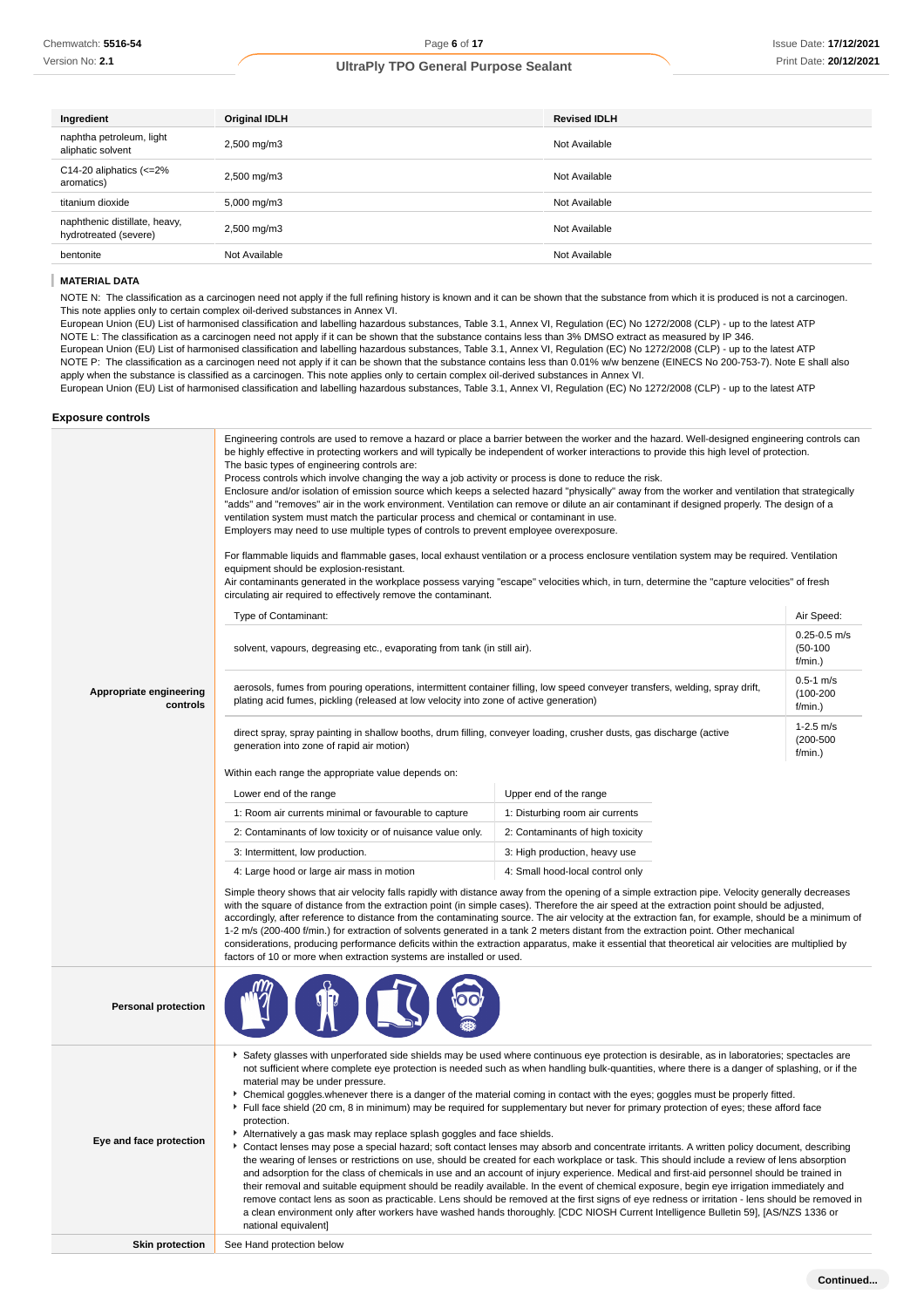| Hands/feet protection  | ▶ When handling corrosive liquids, wear trousers or overalls outside of boots, to avoid spills entering boots.<br>Elbow length PVC gloves<br>The selection of suitable gloves does not only depend on the material, but also on further marks of quality which vary from manufacturer to<br>manufacturer. Where the chemical is a preparation of several substances, the resistance of the glove material can not be calculated in advance<br>and has therefore to be checked prior to the application.<br>The exact break through time for substances has to be obtained from the manufacturer of the protective gloves and has to be observed when<br>making a final choice.<br>Personal hygiene is a key element of effective hand care. Gloves must only be worn on clean hands. After using gloves, hands should be<br>washed and dried thoroughly. Application of a non-perfumed moisturiser is recommended.<br>Suitability and durability of glove type is dependent on usage. Important factors in the selection of gloves include:<br>frequency and duration of contact,<br>chemical resistance of glove material,<br>glove thickness and<br>dexterity<br>Select gloves tested to a relevant standard (e.g. Europe EN 374, US F739, AS/NZS 2161.1 or national equivalent).<br>When prolonged or frequently repeated contact may occur, a glove with a protection class of 5 or higher (breakthrough time greater than<br>240 minutes according to EN 374, AS/NZS 2161.10.1 or national equivalent) is recommended.<br>When only brief contact is expected, a glove with a protection class of 3 or higher (breakthrough time greater than 60 minutes according to<br>EN 374, AS/NZS 2161.10.1 or national equivalent) is recommended.<br>Some glove polymer types are less affected by movement and this should be taken into account when considering gloves for long-term<br>use.<br>Contaminated gloves should be replaced.<br>As defined in ASTM F-739-96 in any application, gloves are rated as:<br>Excellent when breakthrough time > 480 min<br>Good when breakthrough time > 20 min<br>Fair when breakthrough time < 20 min<br>Poor when glove material degrades<br>For general applications, gloves with a thickness typically greater than 0.35 mm, are recommended.<br>It should be emphasised that glove thickness is not necessarily a good predictor of glove resistance to a specific chemical, as the permeation<br>efficiency of the glove will be dependent on the exact composition of the glove material. Therefore, glove selection should also be based on<br>consideration of the task requirements and knowledge of breakthrough times.<br>Glove thickness may also vary depending on the glove manufacturer, the glove type and the glove model. Therefore, the manufacturers'<br>technical data should always be taken into account to ensure selection of the most appropriate glove for the task.<br>Note: Depending on the activity being conducted, gloves of varying thickness may be required for specific tasks. For example:<br>Thinner gloves (down to 0.1 mm or less) may be required where a high degree of manual dexterity is needed. However, these gloves are<br>only likely to give short duration protection and would normally be just for single use applications, then disposed of.<br>Thicker gloves (up to 3 mm or more) may be required where there is a mechanical (as well as a chemical) risk i.e. where there is abrasion<br>or puncture potential<br>Gloves must only be worn on clean hands. After using gloves, hands should be washed and dried thoroughly. Application of a non-perfumed<br>moisturiser is recommended.<br>▶ Neoprene rubber gloves |
|------------------------|-------------------------------------------------------------------------------------------------------------------------------------------------------------------------------------------------------------------------------------------------------------------------------------------------------------------------------------------------------------------------------------------------------------------------------------------------------------------------------------------------------------------------------------------------------------------------------------------------------------------------------------------------------------------------------------------------------------------------------------------------------------------------------------------------------------------------------------------------------------------------------------------------------------------------------------------------------------------------------------------------------------------------------------------------------------------------------------------------------------------------------------------------------------------------------------------------------------------------------------------------------------------------------------------------------------------------------------------------------------------------------------------------------------------------------------------------------------------------------------------------------------------------------------------------------------------------------------------------------------------------------------------------------------------------------------------------------------------------------------------------------------------------------------------------------------------------------------------------------------------------------------------------------------------------------------------------------------------------------------------------------------------------------------------------------------------------------------------------------------------------------------------------------------------------------------------------------------------------------------------------------------------------------------------------------------------------------------------------------------------------------------------------------------------------------------------------------------------------------------------------------------------------------------------------------------------------------------------------------------------------------------------------------------------------------------------------------------------------------------------------------------------------------------------------------------------------------------------------------------------------------------------------------------------------------------------------------------------------------------------------------------------------------------------------------------------------------------------------------------------------------------------------------------------------------------------------------------------------------------------------------------------------------------------------------------------------------------------------------------------------------------------------------------------------------------------------------------------------------------------------------------------------------------------------------------------------------------------------------------------------------------------------------------------------------------------------------------------------|
| <b>Body protection</b> | See Other protection below                                                                                                                                                                                                                                                                                                                                                                                                                                                                                                                                                                                                                                                                                                                                                                                                                                                                                                                                                                                                                                                                                                                                                                                                                                                                                                                                                                                                                                                                                                                                                                                                                                                                                                                                                                                                                                                                                                                                                                                                                                                                                                                                                                                                                                                                                                                                                                                                                                                                                                                                                                                                                                                                                                                                                                                                                                                                                                                                                                                                                                                                                                                                                                                                                                                                                                                                                                                                                                                                                                                                                                                                                                                                                              |
| Other protection       | • Overalls.<br>PVC Apron.<br>PVC protective suit may be required if exposure severe.<br>Eyewash unit.<br>Ensure there is ready access to a safety shower.<br>Some plastic personal protective equipment (PPE) (e.g. gloves, aprons, overshoes) are not recommended as they may produce static<br>electricity.<br>For large scale or continuous use wear tight-weave non-static clothing (no metallic fasteners, cuffs or pockets).<br>Non sparking safety or conductive footwear should be considered. Conductive footwear describes a boot or shoe with a sole made from a<br>conductive compound chemically bound to the bottom components, for permanent control to electrically ground the foot an shall dissipate<br>static electricity from the body to reduce the possibility of ignition of volatile compounds. Electrical resistance must range between 0 to<br>500,000 ohms. Conductive shoes should be stored in lockers close to the room in which they are worn. Personnel who have been issued                                                                                                                                                                                                                                                                                                                                                                                                                                                                                                                                                                                                                                                                                                                                                                                                                                                                                                                                                                                                                                                                                                                                                                                                                                                                                                                                                                                                                                                                                                                                                                                                                                                                                                                                                                                                                                                                                                                                                                                                                                                                                                                                                                                                                                                                                                                                                                                                                                                                                                                                                                                                                                                                                                            |

#### **Respiratory protection**

Type AK-P Filter of sufficient capacity. (AS/NZS 1716 & 1715, EN 143:2000 & 149:2001, ANSI Z88 or national equivalent)

Where the concentration of gas/particulates in the breathing zone, approaches or exceeds the "Exposure Standard" (or ES), respiratory protection is required. Degree of protection varies with both face-piece and Class of filter; the nature of protection varies with Type of filter.

| <b>Required Minimum Protection Factor</b> | <b>Half-Face Respirator</b> | <b>Full-Face Respirator</b> | <b>Powered Air Respirator</b> |
|-------------------------------------------|-----------------------------|-----------------------------|-------------------------------|
| up to $10 \times ES$                      | AK-AUS P2                   |                             | AK-PAPR-AUS / Class 1 P2      |
| up to $50 \times ES$                      |                             | AK-AUS / Class 1 P2         |                               |
| up to $100 \times ES$                     |                             | AK-2 P2                     | AK-PAPR-2 P2 ^                |

conductive footwear should not wear them from their place of work to their homes and return.

#### ^ - Full-face

A(All classes) = Organic vapours, B AUS or B1 = Acid gasses, B2 = Acid gas or hydrogen cyanide(HCN), B3 = Acid gas or hydrogen cyanide(HCN), E = Sulfur dioxide(SO2), G = Agricultural chemicals, K = Ammonia(NH3), Hg = Mercury, NO = Oxides of nitrogen, MB = Methyl bromide, AX = Low boiling point organic compounds(below 65 degC)

Cartridge respirators should never be used for emergency ingress or in areas of unknown vapour concentrations or oxygen content.

The wearer must be warned to leave the contaminated area immediately on detecting any odours through the respirator. The odour may indicate that the mask is not functioning properly, that the vapour concentration is too high, or that the mask is not properly fitted. Because of these limitations, only restricted use of cartridge respirators is considered appropriate.

Cartridge performance is affected by humidity. Cartridges should be changed after 2 hr of continuous use unless it is determined that the humidity is less than 75%, in which case, cartridges can be used for 4 hr. Used cartridges should be discarded daily, regardless of the length of time used

76ak-p()

## **SECTION 9 Physical and chemical properties**

#### **Information on basic physical and chemical properties**

**Appearance** White highly flammable paste with petroleum naphtha odour; does not mix with water.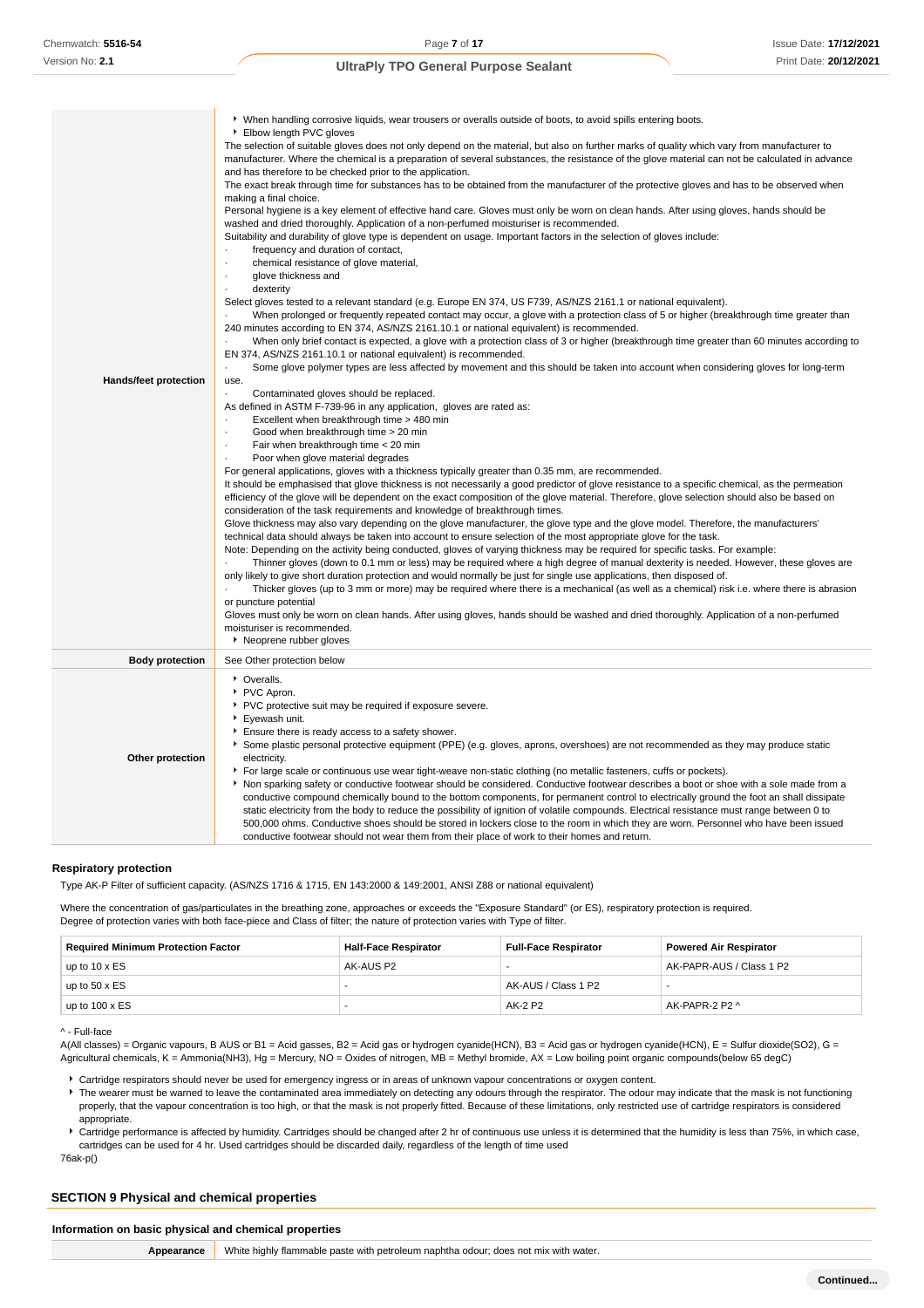| <b>Physical state</b>                           | Liquid            | Relative density (Water = $1$ )            | 1.42           |
|-------------------------------------------------|-------------------|--------------------------------------------|----------------|
| Odour                                           | Not Available     | Partition coefficient n-octanol<br>/ water | Not Available  |
| <b>Odour threshold</b>                          | Not Available     | Auto-ignition temperature (°C)             | Not Available  |
| pH (as supplied)                                | Not Applicable    | <b>Decomposition temperature</b>           | Not Available  |
| Melting point / freezing point<br>(°C)          | Not Applicable    | Viscosity (cSt)                            | Not Available  |
| Initial boiling point and boiling<br>range (°C) | 131.11            | Molecular weight (g/mol)                   | Not Applicable |
| Flash point (°C)                                | 18.33             | <b>Taste</b>                               | Not Available  |
| <b>Evaporation rate</b>                         | $<$ 1 BuAC = 1    | <b>Explosive properties</b>                | Not Available  |
| Flammability                                    | HIGHLY FLAMMABLE. | <b>Oxidising properties</b>                | Not Available  |
| Upper Explosive Limit (%)                       | Not Available     | Surface Tension (dyn/cm or<br>$mN/m$ )     | Not Available  |
| Lower Explosive Limit (%)                       | Not Available     | <b>Volatile Component (%vol)</b>           | 20             |
| Vapour pressure (kPa)                           | 0.3               | Gas group                                  | Not Available  |
| Solubility in water                             | Immiscible        | pH as a solution (%)                       | Not Applicable |
| Vapour density $(Air = 1)$                      | Not Available     | VOC g/L                                    | 250            |

# **SECTION 10 Stability and reactivity**

| Reactivity                                 | See section 7                                                                                                                        |
|--------------------------------------------|--------------------------------------------------------------------------------------------------------------------------------------|
| <b>Chemical stability</b>                  | • Unstable in the presence of incompatible materials.<br>▶ Product is considered stable.<br>Hazardous polymerisation will not occur. |
| Possibility of hazardous<br>reactions      | See section 7                                                                                                                        |
| <b>Conditions to avoid</b>                 | See section 7                                                                                                                        |
| Incompatible materials                     | See section 7                                                                                                                        |
| <b>Hazardous decomposition</b><br>products | See section 5                                                                                                                        |

# **SECTION 11 Toxicological information**

# **Information on toxicological effects**

| Inhaled             | Inhalation of vapours may cause drowsiness and dizziness. This may be accompanied by narcosis, reduced alertness, loss of reflexes, lack of<br>coordination and vertigo.<br>Inhalation of vapours or aerosols (mists, fumes), generated by the material during the course of normal handling, may be damaging to the health<br>of the individual.<br>Inhalation of calcium oxide may produce inflammation of the respiratory passages and ulceration and perforation of the septum.<br>High inhaled concentrations of mixed hydrocarbons may produce narcosis characterised by nausea, vomiting and lightheadedness. Inhalation of<br>aerosols may produce severe pulmonary oedema, pneumonitis and pulmonary haemorrhage. Inhalation of petroleum hydrocarbons consisting<br>substantially of low molecular weight species (typically C2-C12) may produce irritation of mucous membranes, incoordination, giddiness, nausea,<br>vertigo, confusion, headache, appetite loss, drowsiness, tremors and anaesthetic stupor. Massive exposures may produce central nervous<br>system depression with sudden collapse and deep coma; fatalities have been recorded. Irritation of the brain and/or apnoeic anoxia may produce<br>convulsions. Although recovery following overexposure is generally complete, cerebral micro-haemorrhage of focal post-inflammatory scarring<br>may produce epileptiform seizures some months after the exposure. Pulmonary episodes may include chemical pneumonitis with oedema and<br>haemorrhage. The lighter hydrocarbons may produce kidney and neurotoxic effects. Pulmonary irritancy increases with carbon chain length for<br>paraffins and olefins. Alkenes produce pulmonary oedema at high concentrations. Liquid paraffins may produce anaesthesia and depressant<br>actions leading to weakness, dizziness, slow and shallow respiration, unconsciousness, convulsions and death. C5-7 paraffins may also produce<br>polyneuropathy. Aromatic hydrocarbons accumulate in lipid rich tissues (typically the brain, spinal cord and peripheral nerves) and may produce<br>functional impairment manifested by nonspecific symptoms such as nausea, weakness, fatigue and vertigo; severe exposures may produce<br>inebriation or unconsciousness. Many of the petroleum hydrocarbons are cardiac sensitisers and may cause ventricular fibrillations.<br>Central nervous system (CNS) depression may include nonspecific discomfort, symptoms of giddiness, headache, dizziness, nausea,<br>anaesthetic effects, slowed reaction time, slurred speech and may progress to unconsciousness. Serious poisonings may result in respiratory<br>depression and may be fatal.<br>Inhalation of oil droplets/ aerosols may cause discomfort and may produce chemical pneumonitis.<br>Evidence shows, or practical experience predicts, that the material produces irritation of the respiratory system in a substantial number of<br>individuals following inhalation. |
|---------------------|----------------------------------------------------------------------------------------------------------------------------------------------------------------------------------------------------------------------------------------------------------------------------------------------------------------------------------------------------------------------------------------------------------------------------------------------------------------------------------------------------------------------------------------------------------------------------------------------------------------------------------------------------------------------------------------------------------------------------------------------------------------------------------------------------------------------------------------------------------------------------------------------------------------------------------------------------------------------------------------------------------------------------------------------------------------------------------------------------------------------------------------------------------------------------------------------------------------------------------------------------------------------------------------------------------------------------------------------------------------------------------------------------------------------------------------------------------------------------------------------------------------------------------------------------------------------------------------------------------------------------------------------------------------------------------------------------------------------------------------------------------------------------------------------------------------------------------------------------------------------------------------------------------------------------------------------------------------------------------------------------------------------------------------------------------------------------------------------------------------------------------------------------------------------------------------------------------------------------------------------------------------------------------------------------------------------------------------------------------------------------------------------------------------------------------------------------------------------------------------------------------------------------------------------------------------------------------------------------------------------------------------------------------------------------------------------------------------------------------------------------------------------------------------------------------------------------------------------------------------------------------------------------------------------------------------------------------------------------------------------------------|
| Ingestion           | Accidental ingestion of the material may be damaging to the health of the individual.<br>Central nervous system (CNS) depression may include nonspecific discomfort, symptoms of giddiness, headache, dizziness, nausea,<br>anaesthetic effects, slowed reaction time, slurred speech and may progress to unconsciousness. Serious poisonings may result in respiratory<br>depression and may be fatal.                                                                                                                                                                                                                                                                                                                                                                                                                                                                                                                                                                                                                                                                                                                                                                                                                                                                                                                                                                                                                                                                                                                                                                                                                                                                                                                                                                                                                                                                                                                                                                                                                                                                                                                                                                                                                                                                                                                                                                                                                                                                                                                                                                                                                                                                                                                                                                                                                                                                                                                                                                                                  |
| <b>Skin Contact</b> | Irritation caused by calcium oxide is a result of local liberation of heat and dehydration of tissues which occurs on "slaking" of the small size<br>particles and the resulting alkalinity of the slaked product.<br>Open cuts, abraded or irritated skin should not be exposed to this material<br>Entry into the blood-stream through, for example, cuts, abrasions, puncture wounds or lesions, may produce systemic injury with harmful effects.<br>Examine the skin prior to the use of the material and ensure that any external damage is suitably protected.<br>The material produces moderate skin irritation; evidence exists, or practical experience predicts, that the material either<br>produces moderate inflammation of the skin in a substantial number of individuals following direct contact, and/or<br>▶ produces significant, but moderate, inflammation when applied to the healthy intact skin of animals (for up to four hours), such inflammation<br>being present twenty-four hours or more after the end of the exposure period.<br>Skin irritation may also be present after prolonged or repeated exposure; this may result in a form of contact dermatitis (nonallergic). The                                                                                                                                                                                                                                                                                                                                                                                                                                                                                                                                                                                                                                                                                                                                                                                                                                                                                                                                                                                                                                                                                                                                                                                                                                                                                                                                                                                                                                                                                                                                                                                                                                                                                                                                                                                           |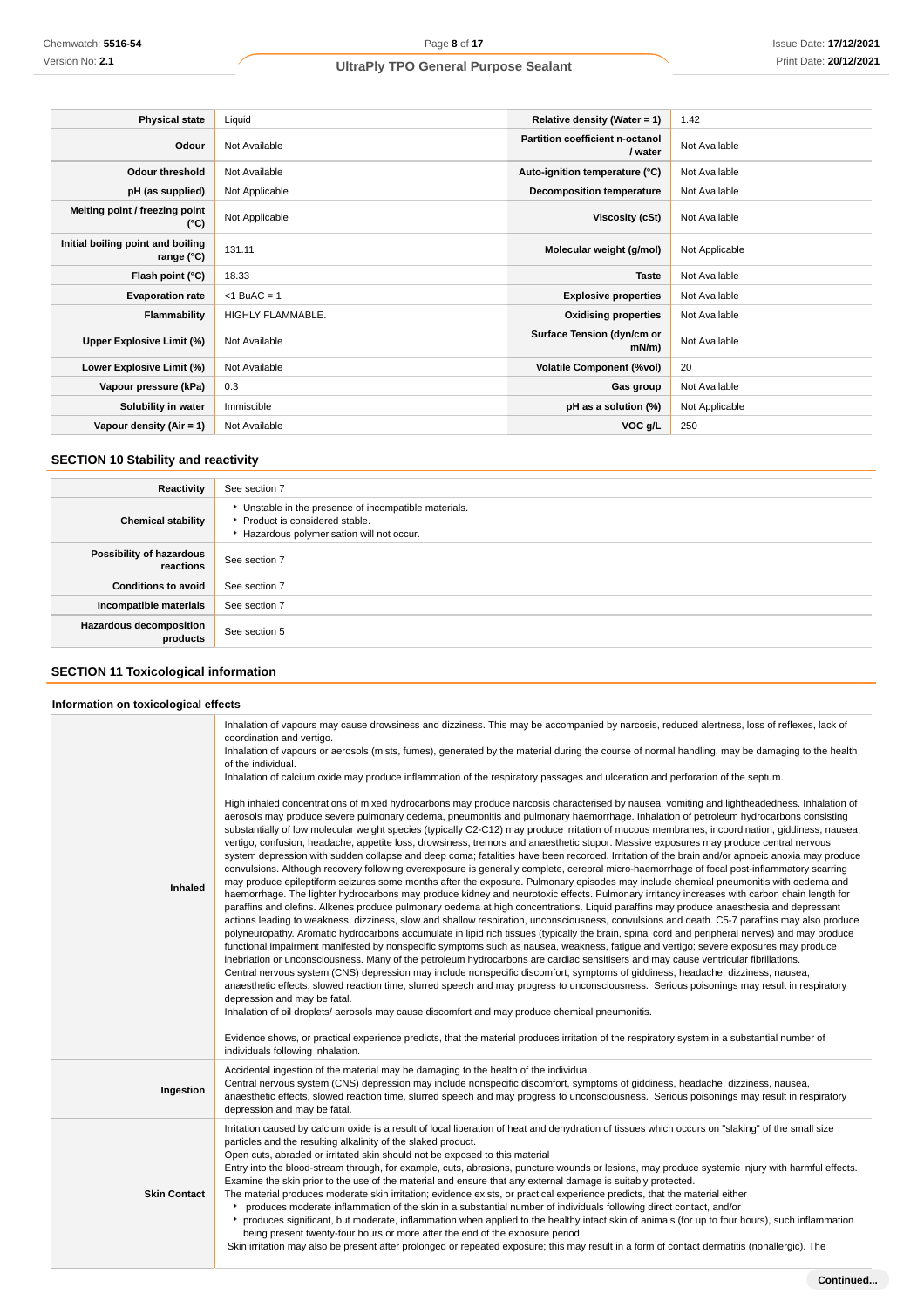|                | dermatitis is often characterised by skin redness (erythema) and swelling (oedema) which may progress to blistering (vesiculation), scaling and<br>thickening of the epidermis. At the microscopic level there may be intercellular oedema of the spongy layer of the skin (spongiosis) and                                                                                                                                                                                                                                                                                                                                                                                                                                                                                                                                                                                                                                                                                                                                                                                                                                                                                                                                                                                                                                                                                                                                                                                                                                                                                                                                                                                                                                                                                                                                                                                                                                                                                                                                                                                                                                                                                                                                                                                                                                                                                                                                                                                                                                                                                                                                                                                                                                                                                                                                                                                                                                                                                                                                                                                                                                                                                                                                                                                                                                                                                                                                                                                                                                                                                                                                                                                                                                                                                                                                                                                                                                                                                                                                                                                                                                                                                                                                                                                                                                                                                                                                                                                                                                                                                                                                                                                                                                                                                                                                                                                                                                                                                                                                                                                                                                                                                                                                                                                                                                                                                                                                                                                                                                                      |
|----------------|--------------------------------------------------------------------------------------------------------------------------------------------------------------------------------------------------------------------------------------------------------------------------------------------------------------------------------------------------------------------------------------------------------------------------------------------------------------------------------------------------------------------------------------------------------------------------------------------------------------------------------------------------------------------------------------------------------------------------------------------------------------------------------------------------------------------------------------------------------------------------------------------------------------------------------------------------------------------------------------------------------------------------------------------------------------------------------------------------------------------------------------------------------------------------------------------------------------------------------------------------------------------------------------------------------------------------------------------------------------------------------------------------------------------------------------------------------------------------------------------------------------------------------------------------------------------------------------------------------------------------------------------------------------------------------------------------------------------------------------------------------------------------------------------------------------------------------------------------------------------------------------------------------------------------------------------------------------------------------------------------------------------------------------------------------------------------------------------------------------------------------------------------------------------------------------------------------------------------------------------------------------------------------------------------------------------------------------------------------------------------------------------------------------------------------------------------------------------------------------------------------------------------------------------------------------------------------------------------------------------------------------------------------------------------------------------------------------------------------------------------------------------------------------------------------------------------------------------------------------------------------------------------------------------------------------------------------------------------------------------------------------------------------------------------------------------------------------------------------------------------------------------------------------------------------------------------------------------------------------------------------------------------------------------------------------------------------------------------------------------------------------------------------------------------------------------------------------------------------------------------------------------------------------------------------------------------------------------------------------------------------------------------------------------------------------------------------------------------------------------------------------------------------------------------------------------------------------------------------------------------------------------------------------------------------------------------------------------------------------------------------------------------------------------------------------------------------------------------------------------------------------------------------------------------------------------------------------------------------------------------------------------------------------------------------------------------------------------------------------------------------------------------------------------------------------------------------------------------------------------------------------------------------------------------------------------------------------------------------------------------------------------------------------------------------------------------------------------------------------------------------------------------------------------------------------------------------------------------------------------------------------------------------------------------------------------------------------------------------------------------------------------------------------------------------------------------------------------------------------------------------------------------------------------------------------------------------------------------------------------------------------------------------------------------------------------------------------------------------------------------------------------------------------------------------------------------------------------------------------------------------------------------------------------------|
|                | intracellular oedema of the epidermis.                                                                                                                                                                                                                                                                                                                                                                                                                                                                                                                                                                                                                                                                                                                                                                                                                                                                                                                                                                                                                                                                                                                                                                                                                                                                                                                                                                                                                                                                                                                                                                                                                                                                                                                                                                                                                                                                                                                                                                                                                                                                                                                                                                                                                                                                                                                                                                                                                                                                                                                                                                                                                                                                                                                                                                                                                                                                                                                                                                                                                                                                                                                                                                                                                                                                                                                                                                                                                                                                                                                                                                                                                                                                                                                                                                                                                                                                                                                                                                                                                                                                                                                                                                                                                                                                                                                                                                                                                                                                                                                                                                                                                                                                                                                                                                                                                                                                                                                                                                                                                                                                                                                                                                                                                                                                                                                                                                                                                                                                                                           |
| Eye            | When applied to the eye(s) of animals, the material produces severe ocular lesions which are present twenty-four hours or more after instillation.                                                                                                                                                                                                                                                                                                                                                                                                                                                                                                                                                                                                                                                                                                                                                                                                                                                                                                                                                                                                                                                                                                                                                                                                                                                                                                                                                                                                                                                                                                                                                                                                                                                                                                                                                                                                                                                                                                                                                                                                                                                                                                                                                                                                                                                                                                                                                                                                                                                                                                                                                                                                                                                                                                                                                                                                                                                                                                                                                                                                                                                                                                                                                                                                                                                                                                                                                                                                                                                                                                                                                                                                                                                                                                                                                                                                                                                                                                                                                                                                                                                                                                                                                                                                                                                                                                                                                                                                                                                                                                                                                                                                                                                                                                                                                                                                                                                                                                                                                                                                                                                                                                                                                                                                                                                                                                                                                                                               |
| <b>Chronic</b> | Serious damage (clear functional disturbance or morphological change which may have toxicological significance) is likely to be caused by<br>repeated or prolonged exposure. As a rule the material produces, or contains a substance which produces severe lesions. Such damage may<br>become apparent following direct application in subchronic (90 day) toxicity studies or following sub-acute (28 day) or chronic (two-year) toxicity<br>tests.<br>There is sufficient evidence to establish a causal relationship between human exposure to the material and impaired fertility<br>There is sufficient evidence to establish a causal relationship between human exposure to the material and subsequent developmental toxic<br>effects in the off-spring.<br>Limited evidence suggests that repeated or long-term occupational exposure may produce cumulative health effects involving organs or<br>biochemical systems.<br>Repeated or prolonged exposure to mixed hydrocarbons may produce narcosis with dizziness, weakness, irritability, concentration and/or<br>memory loss, tremor in the fingers and tongue, vertigo, olfactory disorders, constriction of visual field, paraesthesias of the extremities, weight<br>loss and anaemia and degenerative changes in the liver and kidney. Chronic exposure by petroleum workers, to the lighter hydrocarbons, has<br>been associated with visual disturbances, damage to the central nervous system, peripheral neuropathies (including numbness and<br>paraesthesias), psychological and neurophysiological deficits, bone marrow toxicities (including hypoplasia possibly due to benzene) and hepatic<br>and renal involvement. Chronic dermal exposure to petroleum hydrocarbons may result in defatting which produces localised dermatoses.<br>Surface cracking and erosion may also increase susceptibility to infection by microorganisms. One epidemiological study of petroleum refinery<br>workers has reported elevations in standard mortality ratios for skin cancer along with a dose-response relationship indicating an association<br>between routine workplace exposure to petroleum or one of its constituents and skin cancer, particularly melanoma. Other studies have been<br>unable to confirm this finding.<br>Hydrocarbon solvents are liquid hydrocarbon fractions derived from petroleum processing streams, containing only carbon and hydrogen atoms,<br>with carbon numbers ranging from approximately C5-C20 and boiling between approximately 35-370 deg C. Many of the hydrocarbon solvents<br>have complex and variable compositions with constituents of 4 types, alkanes (normal paraffins, isoparaffins, and cycloparaffins) and aromatics<br>(primarily alkylated one- and two-ring species). Despite the compositional complexity, most hydrocarbon solvent constituents have similar<br>toxicological properties, and the overall toxicological hazards can be characterized in generic terms. Hydrocarbon solvents can cause chemical<br>pneumonitis if aspirated into the lung, and those that are volatile can cause acute CNS effects and/or ocular and respiratory irritation at exposure<br>levels exceeding occupational recommendations. Otherwise, there are few toxicologically important effects. The exceptions, n-hexane and<br>naphthalene, have unique toxicological properties<br>Animal studies:<br>No deaths or treatment related signs of toxicity were observed in rats exposed to light alkylate naphtha (paraffinic hydrocarbons) at<br>concentrations of 668, 2220 and 6646 ppm for 6 hrs/day, 5 days/wk for 13 weeks. Increased liver weights and kidney toxicity (male rats) was<br>observed in high dose animals. Exposure to pregnant rats at concentrations of 137, 3425 and 6850 ppm did not adversely affect reproduction or<br>cause maternal or foetal toxicity. Lifetime skin painting studies in mice with similar naphthas have shown weak or no carcinogenic activity<br>following prolonged and repeated exposure. Similar<br>naphthas/distillates, when tested at nonirritating dose levels, did not show any significant carcinogenic activity indicating that this tumorigenic<br>response is likely related to chronic irritation and not to dose. The mutagenic potential of naphthas has been reported to be largely negative in a<br>variety of mutagenicity tests. The exact relationship between these results and human health is not known. Some components of this product<br>have been shown to produce a species specific, sex hormonal dependent kidney lesion in male rats from repeated oral or inhalation exposure.<br>Subsequent research has shown that the kidney damage develops via the formation of a alpha-2u-globulin, a mechanism unique to the male rat.<br>Humans do not form alpha-2u-globulin, therefore, the kidney effects resulting from this mechanism are not relevant in human.<br>On the basis, primarily, of animal experiments, concern has been expressed by at least one classification body that the material may produce<br>carcinogenic or mutagenic effects; in respect of the available information, however, there presently exists inadequate data for making a<br>satisfactory assessment.<br>Harmful: danger of serious damage to health by prolonged exposure through inhalation, in contact with skin and if swallowed.<br>Chronic solvent inhalation exposures may result in nervous system impairment and liver and blood changes. [PATTYS] |

| <b>UltraPly TPO General Purpose</b><br><b>Sealant</b> | <b>TOXICITY</b>                                  | <b>IRRITATION</b>                                     |  |
|-------------------------------------------------------|--------------------------------------------------|-------------------------------------------------------|--|
|                                                       | Not Available                                    | Not Available                                         |  |
|                                                       | <b>TOXICITY</b>                                  | <b>IRRITATION</b>                                     |  |
|                                                       | Oral (Rat) LD50; 6450 mg/kg <sup>[2]</sup>       | Eye: no adverse effect observed (not irritating)[1]   |  |
| limestone                                             |                                                  | Skin (rabbit): 500 mg/24h-moderate                    |  |
|                                                       |                                                  | Skin: no adverse effect observed (not irritating)[1]  |  |
|                                                       | <b>TOXICITY</b>                                  | <b>IRRITATION</b>                                     |  |
|                                                       | dermal (rat) LD50: >2000 mg/kg <sup>[1]</sup>    | Eye: adverse effect observed (irreversible damage)[1] |  |
| calcium oxide                                         | Inhalation(Rat) LC50; $>3$ mg/l4h <sup>[1]</sup> | Skin: adverse effect observed (irritating)[1]         |  |
|                                                       | Oral (Rat) LD50; >2000 mg/kg[1]                  |                                                       |  |
|                                                       | <b>TOXICITY</b>                                  | <b>IRRITATION</b>                                     |  |
| naphtha petroleum, light                              | Dermal (rabbit) LD50: >1900 mg/kg <sup>[1]</sup> | Eye: no adverse effect observed (not irritating)[1]   |  |
| aliphatic solvent                                     | Inhalation(Rat) LC50; >4.42 mg/L4 $h[1]$         | Skin: adverse effect observed (irritating)[1]         |  |
|                                                       | Oral (Rat) LD50; >4500 mg/kg[1]                  |                                                       |  |
|                                                       | <b>TOXICITY</b>                                  | <b>IRRITATION</b>                                     |  |
| C14-20 aliphatics $\left($ <= 2%<br>aromatics)        | Dermal (rabbit) LD50: >2000 mg/kg <sup>[2]</sup> | Eye: Not irritating (OECD 405) *                      |  |
|                                                       | Inhalation(Rat) LC50; 4.6 mg/l4h <sup>[2]</sup>  | Eye: no adverse effect observed (not irritating)[1]   |  |
|                                                       | Oral (Rat) LD50; 7400 mg/kg <sup>[2]</sup>       | Skin: Not irritating (OECD 404)*                      |  |
|                                                       |                                                  | Skin: adverse effect observed (irritating)[1]         |  |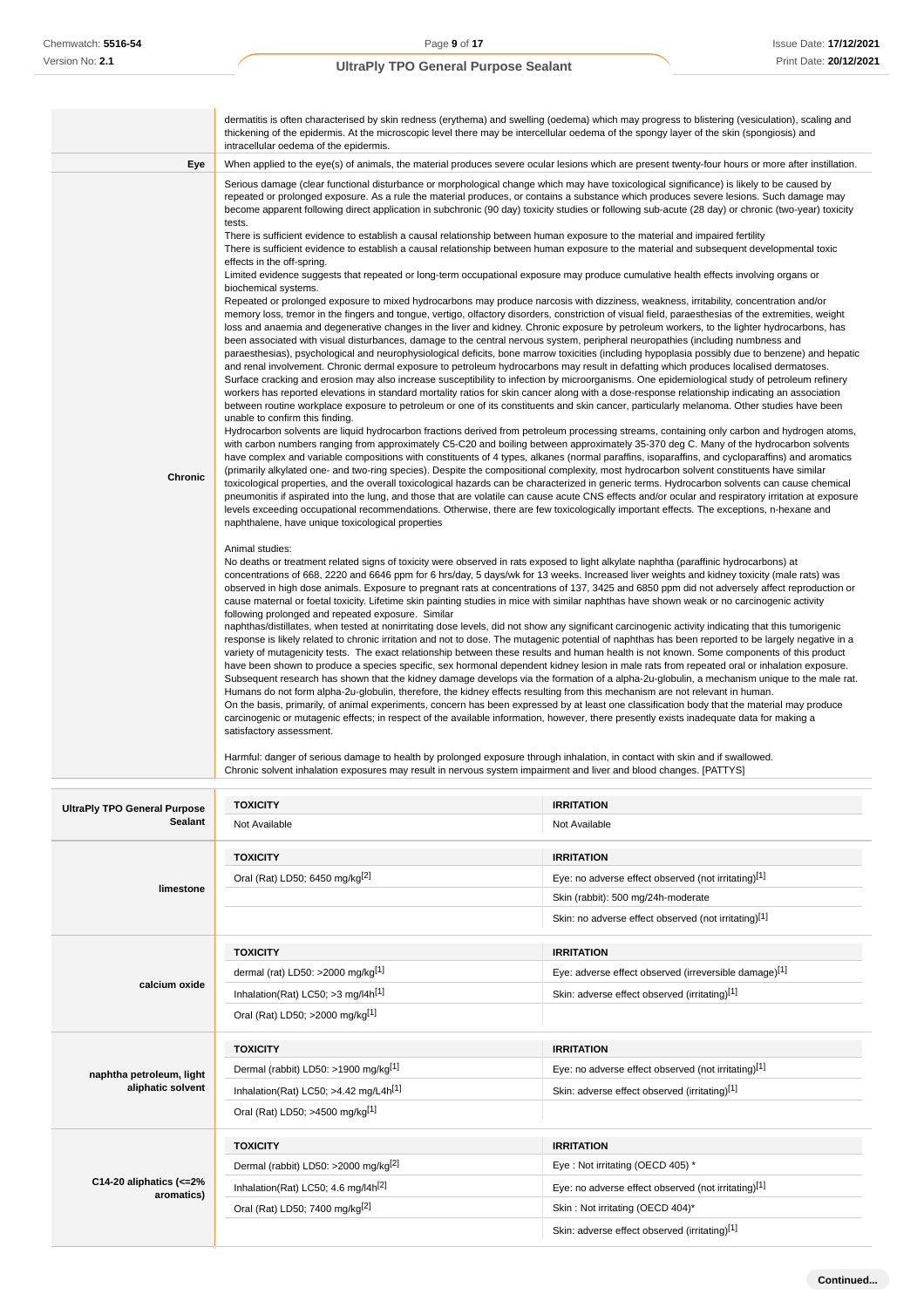|                                                        | <b>TOXICITY</b>                                                                                                                                                                                                                 | <b>IRRITATION</b>                                    |  |
|--------------------------------------------------------|---------------------------------------------------------------------------------------------------------------------------------------------------------------------------------------------------------------------------------|------------------------------------------------------|--|
|                                                        | dermal (hamster) LD50: $>=10000$ mg/kg <sup>[2]</sup>                                                                                                                                                                           | Eye: no adverse effect observed (not irritating)[1]  |  |
| titanium dioxide                                       | Inhalation(Rat) LC50; $>2.28$ mg/l4h <sup>[1]</sup>                                                                                                                                                                             | Skin (human): 0.3 mg /3D (int)-mild *                |  |
|                                                        | Oral (Rat) LD50; >=2000 mg/kg[1]                                                                                                                                                                                                | Skin: no adverse effect observed (not irritating)[1] |  |
|                                                        | <b>TOXICITY</b>                                                                                                                                                                                                                 | <b>IRRITATION</b>                                    |  |
| naphthenic distillate, heavy,<br>hydrotreated (severe) | Dermal (rabbit) LD50: >2000 mg/kg <sup>[2]</sup>                                                                                                                                                                                | Eye: no adverse effect observed (not irritating)[1]  |  |
|                                                        | Inhalation(Rat) LC50; 2.18 mg/l4h <sup>[2]</sup>                                                                                                                                                                                | Skin: no adverse effect observed (not irritating)[1] |  |
|                                                        | Oral (Rat) LD50; >5000 mg/kg[2]                                                                                                                                                                                                 |                                                      |  |
|                                                        | <b>TOXICITY</b>                                                                                                                                                                                                                 | <b>IRRITATION</b>                                    |  |
| bentonite                                              | Oral (Cat) LD50; >1.25 mg/kg <sup>[2]</sup>                                                                                                                                                                                     | Not Available                                        |  |
| Legend:                                                | 1. Value obtained from Europe ECHA Registered Substances - Acute toxicity 2.* Value obtained from manufacturer's SDS. Unless otherwise<br>specified data extracted from RTECS - Register of Toxic Effect of chemical Substances |                                                      |  |

|                                                             | Eye (rabbit) 0.75: mg/24h - No evidence of carcinogenic properties. No evidence of mutagenic or teratogenic effects.                                                                                                                                                                                                                                                                                                                                                                                                                                                                                                                                                                                                                                                                                                                                                                                                                                                                                                                                                                                                                                                                                                                                                                                                                                                                                                                                                                                                                                                                                                                                                                                                                                                                                                                                                                                                                                                                                                                                                                                                                                                                                                                                                                                                                                                                                                                                                                                                                                                                                                                                                                                                                                                                                                                                                                                                                                                                                                                                                                                                                                                                                                                                                                                                                                                                                                                                                                                                                                                                                                                                       |
|-------------------------------------------------------------|------------------------------------------------------------------------------------------------------------------------------------------------------------------------------------------------------------------------------------------------------------------------------------------------------------------------------------------------------------------------------------------------------------------------------------------------------------------------------------------------------------------------------------------------------------------------------------------------------------------------------------------------------------------------------------------------------------------------------------------------------------------------------------------------------------------------------------------------------------------------------------------------------------------------------------------------------------------------------------------------------------------------------------------------------------------------------------------------------------------------------------------------------------------------------------------------------------------------------------------------------------------------------------------------------------------------------------------------------------------------------------------------------------------------------------------------------------------------------------------------------------------------------------------------------------------------------------------------------------------------------------------------------------------------------------------------------------------------------------------------------------------------------------------------------------------------------------------------------------------------------------------------------------------------------------------------------------------------------------------------------------------------------------------------------------------------------------------------------------------------------------------------------------------------------------------------------------------------------------------------------------------------------------------------------------------------------------------------------------------------------------------------------------------------------------------------------------------------------------------------------------------------------------------------------------------------------------------------------------------------------------------------------------------------------------------------------------------------------------------------------------------------------------------------------------------------------------------------------------------------------------------------------------------------------------------------------------------------------------------------------------------------------------------------------------------------------------------------------------------------------------------------------------------------------------------------------------------------------------------------------------------------------------------------------------------------------------------------------------------------------------------------------------------------------------------------------------------------------------------------------------------------------------------------------------------------------------------------------------------------------------------------------------|
| <b>LIMESTONE</b>                                            | The material may produce severe irritation to the eye causing pronounced inflammation. Repeated or prolonged exposure to irritants may<br>produce conjunctivitis.<br>The material may cause skin irritation after prolonged or repeated exposure and may produce a contact dermatitis (nonallergic). This form of<br>dermatitis is often characterised by skin redness (erythema) and swelling the epidermis. Histologically there may be intercellular oedema of the<br>spongy layer (spongiosis) and intracellular oedema of the epidermis.                                                                                                                                                                                                                                                                                                                                                                                                                                                                                                                                                                                                                                                                                                                                                                                                                                                                                                                                                                                                                                                                                                                                                                                                                                                                                                                                                                                                                                                                                                                                                                                                                                                                                                                                                                                                                                                                                                                                                                                                                                                                                                                                                                                                                                                                                                                                                                                                                                                                                                                                                                                                                                                                                                                                                                                                                                                                                                                                                                                                                                                                                                              |
| <b>NAPHTHA PETROLEUM,</b><br><b>LIGHT ALIPHATIC SOLVENT</b> | for petroleum:<br>Altered mental state, drowsiness, peripheral motor neuropathy, irreversible brain damage (so-called Petrol Sniffer's Encephalopathy), delirium,<br>seizures, and sudden death have been reported from repeated overexposure to some hydrocarbon solvents, naphthas, and gasoline<br>This product may contain benzene which is known to cause acute myeloid leukaemia and n-hexane which has been shown to metabolize to<br>compounds which are neuropathic.<br>This product contains toluene. There are indications from animal studies that prolonged exposure to high concentrations of toluene may lead to<br>hearing loss.<br>This product contains ethyl benzene and naphthalene from which there is evidence of tumours in rodents<br>Carcinogenicity: Inhalation exposure to mice causes liver tumours, which are not considered relevant to humans. Inhalation exposure to rats<br>causes kidney tumours which are not considered relevant to humans.<br>Mutagenicity: There is a large database of mutagenicity studies on gasoline and gasoline blending streams, which use a wide variety of<br>endpoints and give predominantly negative results. All in vivo studies in animals and recent studies in exposed humans (e.g. petrol service<br>station attendants) have shown negative results in mutagenicity assays.<br>Reproductive Toxicity: Repeated exposure of pregnant rats to high concentrations of toluene (around or exceeding 1000 ppm) can cause<br>developmental effects, such as lower birth weight and developmental neurotoxicity, on the foetus. However, in a two-generation reproductive<br>study in rats exposed to gasoline vapour condensate, no adverse effects on the foetus were observed.<br>Human Effects: Prolonged/ repeated contact may cause defatting of the skin which can lead to dermatitis and may make the skin more<br>susceptible to irritation and penetration by other materials.<br>Lifetime exposure of rodents to gasoline produces carcinogenicity although the relevance to humans has been questioned. Gasoline induces<br>kidney cancer in male rats as a consequence of accumulation of the alpha2-microglobulin protein in hyaline droplets in the male (but not female)<br>rat kidney. Such abnormal accumulation represents lysosomal overload and leads to chronic renal tubular cell degeneration, accumulation of cell<br>debris, mineralisation of renal medullary tubules and necrosis. A sustained regenerative proliferation occurs in epithelial cells with subsequent<br>neoplastic transformation with continued exposure. The alpha2-microglobulin is produced under the influence of hormonal controls in male rats<br>but not in females and, more importantly, not in humans.                                                                                                                                                                                                                                                                                                                                                                                                                                                                                                                                                                                                                                                                                                                                                                                                                                                                             |
| C14-20 ALIPHATICS (<= 2%<br><b>AROMATICS)</b>               | *Exxsol D 100 SDS                                                                                                                                                                                                                                                                                                                                                                                                                                                                                                                                                                                                                                                                                                                                                                                                                                                                                                                                                                                                                                                                                                                                                                                                                                                                                                                                                                                                                                                                                                                                                                                                                                                                                                                                                                                                                                                                                                                                                                                                                                                                                                                                                                                                                                                                                                                                                                                                                                                                                                                                                                                                                                                                                                                                                                                                                                                                                                                                                                                                                                                                                                                                                                                                                                                                                                                                                                                                                                                                                                                                                                                                                                          |
| <b>TITANIUM DIOXIDE</b>                                     | * IUCLID<br>Exposure to the material may result in a possible risk of irreversible effects. The material may produce mutagenic effects in man. This concern is<br>raised, generally, on the basis of<br>appropriate studies using mammalian somatic cells in vivo. Such findings are often supported by positive results from in vitro mutagenicity<br>studies.<br>For titanium dioxide:<br>Humans can be exposed to titanium dioxide via inhalation, ingestion or dermal contact. In human lungs, the clearance kinetics of titanium dioxide<br>is poorly characterized relative to that in experimental animals. (General particle characteristics and host factors that are considered to affect<br>deposition and retention patterns of inhaled, poorly soluble particles such as titanium dioxide are summarized in the monograph on carbon<br>black.) With regard to inhaled titanium dioxide, human data are mainly available from case reports that showed deposits of titanium dioxide in<br>lung tissue as well as in lymph nodes. A single clinical study of oral ingestion of fine titanium dioxide showed particle size-dependent absorption<br>by the gastrointestinal tract and large interindividual variations in blood levels of titanium dioxide. Studies on the application of sunscreens<br>containing ultrafine titanium dioxide to healthy skin of human volunteers revealed that titanium dioxide particles only penetrate into the outermost<br>layers of the stratum corneum, suggesting that healthy skin is an effective barrier to titanium dioxide. There are no studies on penetration of<br>titanium dioxide in compromised skin.<br>Respiratory effects that have been observed among groups of titanium dioxide-exposed workers include decline in lung function, pleural disease<br>with plaques and pleural thickening, and mild fibrotic changes. However, the workers in these studies were also exposed to asbestos and/or<br>silica.<br>No data were available on genotoxic effects in titanium dioxide-exposed humans.<br>Many data on deposition, retention and clearance of titanium dioxide in experimental animals are available for the inhalation route. Titanium<br>dioxide inhalation studies showed differences — both for normalized pulmonary burden (deposited mass per dry lung, mass per body weight) and<br>clearance kinetics — among rodent species including rats of different size, age and strain. Clearance of titanium dioxide is also affected by<br>pre-exposure to gaseous pollutants or co-exposure to cytotoxic aerosols. Differences in dose rate or clearance kinetics and the appearance of<br>focal areas of high particle burden have been implicated in the higher toxic and inflammatory lung responses to intratracheally instilled vs inhaled<br>titanium dioxide particles. Experimental studies with titanium dioxide have demonstrated that rodents experience dose-dependent impairment of<br>alveolar macrophage-mediated clearance. Hamsters have the most efficient clearance of inhaled titanium dioxide. Ultrafine primary particles of<br>titanium dioxide are more slowly cleared than their fine counterparts.<br>Titanium dioxide causes varying degrees of inflammation and associated pulmonary effects including lung epithelial cell injury, cholesterol<br>granulomas and fibrosis. Rodents experience stronger pulmonary effects after exposure to ultrafine titanium dioxide particles compared with fine<br>particles on a mass basis. These differences are related to lung burden in terms of particle surface area, and are considered to result from |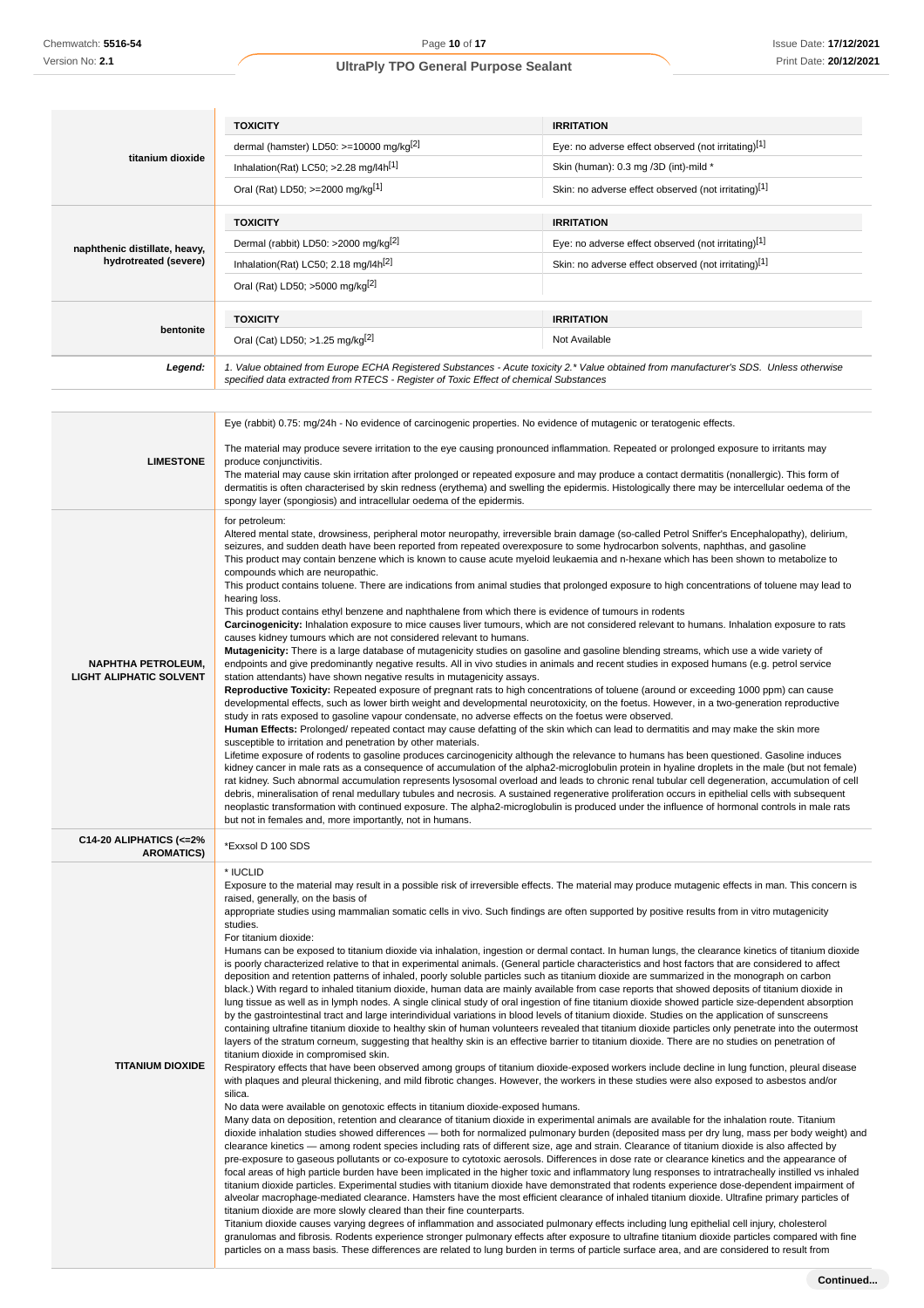|                                                                         | impaired phagocytosis and sequestration of ultrafine particles into the interstitium.<br>Fine titanium dioxide particles show minimal cytotoxicity to and inflammatory/pro-fibrotic mediator release from primary human alveolar<br>macrophages in vitro compared with other particles. Ultrafine titanium dioxide particles inhibit phagocytosis of alveolar macrophages in vitro at<br>mass dose concentrations at which this effect does not occur with fine titanium dioxide. In-vitro studies with fine and ultrafine titanium dioxide and<br>purified DNA show induction of DNA damage that is suggestive of the generation of reactive oxygen species by both particle types. This effect is<br>stronger for ultrafine than for fine titanium oxide, and is markedly enhanced by exposure to simulated sunlight/ultraviolet light.         |
|-------------------------------------------------------------------------|---------------------------------------------------------------------------------------------------------------------------------------------------------------------------------------------------------------------------------------------------------------------------------------------------------------------------------------------------------------------------------------------------------------------------------------------------------------------------------------------------------------------------------------------------------------------------------------------------------------------------------------------------------------------------------------------------------------------------------------------------------------------------------------------------------------------------------------------------|
|                                                                         | Animal carcinogenicity data<br>Pigmentary and ultrafine titanium dioxide were tested for carcinogenicity by oral administration in mice and rats, by inhalation in rats and female<br>mice, by intratracheal administration in hamsters and female rats and mice, by subcutaneous injection in rats and by intraperitoneal                                                                                                                                                                                                                                                                                                                                                                                                                                                                                                                        |
|                                                                         | administration in male mice and female rats.<br>In one inhalation study, the incidence of benign and malignant lung tumours was increased in female rats. In another inhalation study, the<br>incidences of lung adenomas were increased in the high-dose groups of male and female rats. Cystic keratinizing lesions that were diagnosed as<br>squamous-cell carcinomas but re-evaluated as non-neoplastic pulmonary keratinizing cysts were also observed in the high-dose groups of<br>female rats. Two inhalation studies in rats and one in female mice were negative.<br>Intratracheally instilled female rats showed an increased incidence of both benign and malignant lung tumours following treatment with two types<br>of titanium dioxide. Tumour incidence was not increased in intratracheally instilled hamsters and female mice. |
|                                                                         | In-vivo studies have shown enhanced micronucleus formation in bone marrow and peripheral blood lymphocytes of intraperitoneally instilled<br>mice. Increased Hprt mutations were seen in lung epithelial cells isolated from titanium dioxide-instilled rats. In another study, no enhanced<br>oxidative DNA damage was observed in lung tissues of rats that were intratracheally instilled with titanium dioxide. The results of most in-vitro                                                                                                                                                                                                                                                                                                                                                                                                  |
|                                                                         | genotoxicity studies with titanium dioxide were negative.<br>The material may produce moderate eye irritation leading to inflammation. Repeated or prolonged exposure to irritants may produce<br>conjunctivitis.                                                                                                                                                                                                                                                                                                                                                                                                                                                                                                                                                                                                                                 |
|                                                                         | The material may cause skin irritation after prolonged or repeated exposure and may produce a contact dermatitis (nonallergic). This form of<br>dermatitis is often characterised by skin redness (erythema) and swelling epidermis. Histologically there may be intercellular oedema of the<br>spongy layer (spongiosis) and intracellular oedema of the epidermis.                                                                                                                                                                                                                                                                                                                                                                                                                                                                              |
|                                                                         | <b>WARNING:</b> This substance has been classified by the IARC as Group 2B: Possibly Carcinogenic to Humans.                                                                                                                                                                                                                                                                                                                                                                                                                                                                                                                                                                                                                                                                                                                                      |
|                                                                         | Exposure to the material may result in a possible risk of irreversible effects. The material may produce mutagenic effects in man. This concern is<br>raised, generally, on the basis of                                                                                                                                                                                                                                                                                                                                                                                                                                                                                                                                                                                                                                                          |
|                                                                         | appropriate studies with similar materials using mammalian somatic cells in vivo. Such findings are often supported by positive results from in<br>vitro mutagenicity studies.                                                                                                                                                                                                                                                                                                                                                                                                                                                                                                                                                                                                                                                                    |
|                                                                         | The materials included in the Lubricating Base Oils category are related from both process and physical-chemical perspectives;<br>The potential toxicity of a specific distillate base oil is inversely related to the severity or extent of processing the oil has undergone, since:                                                                                                                                                                                                                                                                                                                                                                                                                                                                                                                                                             |
|                                                                         | The adverse effects of these materials are associated with undesirable components, and<br>$\cdot$<br>The levels of the undesirable components are inversely related to the degree of processing;                                                                                                                                                                                                                                                                                                                                                                                                                                                                                                                                                                                                                                                  |
|                                                                         | Distillate base oils receiving the same degree or extent of processing will have similar toxicities;<br>$\cdot$                                                                                                                                                                                                                                                                                                                                                                                                                                                                                                                                                                                                                                                                                                                                   |
|                                                                         | The potential toxicity of residual base oils is independent of the degree of processing the oil receives.<br>$\cdot$<br>The reproductive and developmental toxicity of the distillate base oils is inversely related to the degree of processing.                                                                                                                                                                                                                                                                                                                                                                                                                                                                                                                                                                                                 |
|                                                                         | The degree of refining influences the carcinogenic potential of the oils. Whereas mild acid / earth refining processes are inadequate to                                                                                                                                                                                                                                                                                                                                                                                                                                                                                                                                                                                                                                                                                                          |
|                                                                         | substantially reduce the carcinogenic potential of lubricant base oils, hydrotreatment and / or solvent extraction methods can yield oils with no                                                                                                                                                                                                                                                                                                                                                                                                                                                                                                                                                                                                                                                                                                 |
|                                                                         | carcinogenic potential.<br>Unrefined and mildly refined distillate base oils contain the highest levels of undesirable components, have the largest variation of hydrocarbon                                                                                                                                                                                                                                                                                                                                                                                                                                                                                                                                                                                                                                                                      |
|                                                                         | molecules and have shown the highest potential carcinogenic and mutagenic activities. Highly and severely refined distillate base oils are                                                                                                                                                                                                                                                                                                                                                                                                                                                                                                                                                                                                                                                                                                        |
|                                                                         | produced from unrefined and mildly refined oils by removing or transforming undesirable components. In comparison to unrefined and mildly<br>refined base oils, the highly and severely refined distillate base oils have a smaller range of hydrocarbon molecules and have demonstrated very                                                                                                                                                                                                                                                                                                                                                                                                                                                                                                                                                     |
|                                                                         | low mammalian toxicity. Mutagenicity and carcinogenicity testing of residual oils has been negative, supporting the belief that these materials lack                                                                                                                                                                                                                                                                                                                                                                                                                                                                                                                                                                                                                                                                                              |
|                                                                         | biologically active components or the components are largely non-bioavailable due to their molecular size.<br>Toxicity testing has consistently shown that lubricating base oils have low acute toxicities. Numerous tests have shown that a lubricating base                                                                                                                                                                                                                                                                                                                                                                                                                                                                                                                                                                                     |
|                                                                         | oil's mutagenic and carcinogenic potential correlates with its 3-7 ring polycyclic aromatic compound (PAC) content, and the level of DMSO                                                                                                                                                                                                                                                                                                                                                                                                                                                                                                                                                                                                                                                                                                         |
|                                                                         | extractables (e.g. IP346 assay), both characteristics that are directly related to the degree/conditions of processing<br>Skin irritating is not significant (CONCAWE) based on 14 tests on 10 CASs from the OLBO class (Other Lubricant Base Oils). Each study lasted                                                                                                                                                                                                                                                                                                                                                                                                                                                                                                                                                                            |
|                                                                         | for 24 hours, a period of time 6 times longer than the duration recommended by the OECD method).                                                                                                                                                                                                                                                                                                                                                                                                                                                                                                                                                                                                                                                                                                                                                  |
|                                                                         | Eye irritation is not significant according to experimental data (CONCAWE studies) based on 9 "in vivo" tests on 7 CASs from the OLBO<br>class (Other Lubricant Base Oils).                                                                                                                                                                                                                                                                                                                                                                                                                                                                                                                                                                                                                                                                       |
|                                                                         | Sensitisation: The substance does not cause the sensitization of the respiratory tract or of the skin. (CONCAWE studies based on 14 tests on 11                                                                                                                                                                                                                                                                                                                                                                                                                                                                                                                                                                                                                                                                                                   |
|                                                                         | CASs from the OLBO class(Other Lubricant Base Oils))                                                                                                                                                                                                                                                                                                                                                                                                                                                                                                                                                                                                                                                                                                                                                                                              |
| <b>NAPHTHENIC DISTILLATE,</b><br><b>HEAVY, HYDROTREATED</b><br>(SEVERE) | Germ cell mutagenicity: The tests performed within the 'in vivo" studies regarding gene mutation at mice micronuclei indicated negative results<br>(CONCAWE studies. AMES tests had negative results in 7 studies performed on 4 CASs from the OLBO class(Other Lubricant Base Oils)).<br>Reproduction toxicity: Reproduction / development toxicity monitoring according to OECD 421 or 422 methods. CONCAWE tests gave negative<br>results in oral gavage studies. Pre-birth studies regarding toxicity in the unborn foetus development process showed a maternal LOAEL (Lowest<br>Observed Adverse Effect Level) of 125 mg/kg body/day, based on dermal irritation and a NOAEL (No Observable Adverse Effect Level) of 2000<br>mg/kg body/day, which shows that the substance                                                                 |
|                                                                         | is not toxic for reproduction.<br>STOT (toxicity on specific target organs) – repeated exposure: Studies with short term repeated doses (28-day test) on rabbit skin indicated the                                                                                                                                                                                                                                                                                                                                                                                                                                                                                                                                                                                                                                                                |
|                                                                         | NOAEL value of 1000 mg/kg. NOAEL for inhalation, local effects > 280 mg/m3 and for systemic effects NOAEL > 980 mg/m3.<br>Sub-chronic toxicity                                                                                                                                                                                                                                                                                                                                                                                                                                                                                                                                                                                                                                                                                                    |
|                                                                         | 90-day study Dermal: NOAEL > 2000 mg/kg (CONCAWE studies).<br>Repeat dose toxicity:                                                                                                                                                                                                                                                                                                                                                                                                                                                                                                                                                                                                                                                                                                                                                               |
|                                                                         | Oral<br>NOAEL for heavy paraffinic distillate aromatic extract could not be identified and is less than 125 mg/kg/day when administered orally.<br>Inhalation                                                                                                                                                                                                                                                                                                                                                                                                                                                                                                                                                                                                                                                                                     |
|                                                                         | The NOAEL for lung changes associated with oil deposition in the lungs was 220 mg/m3. As no systemic toxicity was observed, the overall                                                                                                                                                                                                                                                                                                                                                                                                                                                                                                                                                                                                                                                                                                           |
|                                                                         | NOAEL for systemic effects was > 980 mg/m3.<br>Dermal                                                                                                                                                                                                                                                                                                                                                                                                                                                                                                                                                                                                                                                                                                                                                                                             |
|                                                                         | In a 90 day subchronic dermal study, the administration of Light paraffinic distillate solvent extract had an adverse effect on survivability, body<br>weights, organ weights (particularly the liver and thymus), and variety of haematology and serum chemistry parameters in exposed animals.<br>Histopathological changes which were treatment-related were most prominent in the adrenals, bone marrow, kidneys, liver, lymph nodes, skin,<br>stomach, and thymus. Based on the results of this study, the NOAEL for the test material is less than 30 mg/kg/day.                                                                                                                                                                                                                                                                            |
|                                                                         | Toxicity to reproduction:                                                                                                                                                                                                                                                                                                                                                                                                                                                                                                                                                                                                                                                                                                                                                                                                                         |
|                                                                         | Mineral oil (a white mineral oil) caused no reproductive or developmental toxicity with 1 mL/kg/day (i.e., 1000 mg/kg/day) in an OECD 421<br>guideline study, but did cause mild to moderate skin irritation. Therefore, the reproductive/developmental NOAEL for this study is =1000                                                                                                                                                                                                                                                                                                                                                                                                                                                                                                                                                             |
|                                                                         | mg/kg/day and no LOAEL was determined.<br>Developmental toxicity, teratogenicity:                                                                                                                                                                                                                                                                                                                                                                                                                                                                                                                                                                                                                                                                                                                                                                 |
|                                                                         | Heavy paraffinic distillate furfural extract produced maternal, reproductive and foetal toxicity. Maternal toxicity was exhibited as vaginal discharge                                                                                                                                                                                                                                                                                                                                                                                                                                                                                                                                                                                                                                                                                            |
|                                                                         | (dose-related), body weight decrease, reduction in thymus weight and increase in liver weight (125 mg/kg/day and higher) and aberrant<br>haematology and serum chemistry (125 and/or 500 mg/kg/day). Evidence of potential reproductive effects was shown by an increased number of<br>dams with resorptions and intrauterine death. Distillate aromatic extract (DAE) was developmentally toxic regardless of exposure duration as                                                                                                                                                                                                                                                                                                                                                                                                               |

indicated by increased resorptions and decreased foetal body weights. Furthermore, when exposures were increased to 1000 mg/kg/day and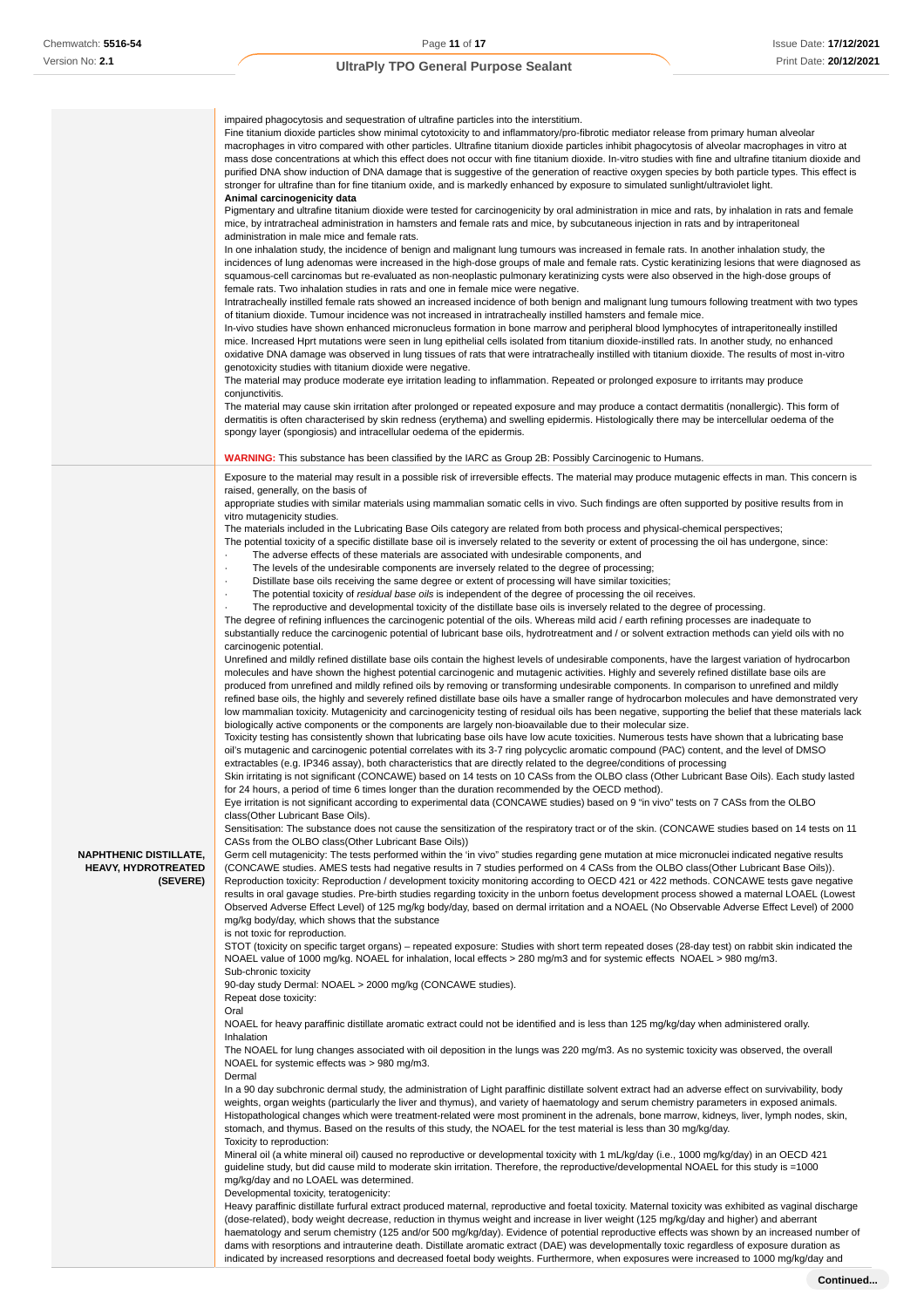given only during gestation days 10 through 12, cleft palate and ossification delays were observed. Cleft palate was considered to indicate a potential teratogenic effect of DAE. The following Oil Industry Note (OIN) has been applied: OIN 8 - The classifications as a reproductive toxicant category 2; H361d (Suspected of damaging the unborn child) and specific target organ toxicant category 1; H372 (Causes damage to organs through prolonged or repeated exposure) need not apply if the substance is not classified as carcinogenic Toxicokinetics of lubricant base oils has been examined in rodents. Absorption of other lubricant base oils across the small intestine is related to carbon chain length; hydrocarbons with smaller chain length are more readily absorbed than hydrocarbons with a longer chain length. The majority of an oral dose of mineral hydrocarbon is not absorbed and is excreted unchanged in the faeces. Distribution of mineral hydrocarbons following absorption has been observed in liver, fat, kidney, brain and spleen. Excretion of absorbed mineral hydrocarbons occurs via the faeces and urine. Based on the pharmacokinetic parameters and disposition profiles, the data indicate inherent strain differences in the total systemic exposure (~4 fold greater systemic dose in F344 vs SD rats), rate of metabolism, and hepatic and lymph node retention of C26H52, which may be associated with the different strain sensitivities to the formation of liver granulomas and MLN histiocytosis. Highly and Severely Refined Distillate Base Oils **Acute toxicity:** Multiple studies of the acute toxicity of highly & severely refined base oils have been reported. Irrespective of the crude source or the method or extent of processing, the oral LD50s have been observed to be >5 g/kg (bw) and the dermal LD50s have ranged from >2 to >5g/kg (bw). The LC50 for inhalation toxicity ranged from 2.18 mg/l to> 4 mg/l. When tested for skin and eye irritation, the materials have been reported as "non-irritating" to "moderately irritating" Testing in guinea pigs for sensitization has been negative Repeat dose toxicity: . Several studies have been conducted with these oils. The weight of evidence from all available data on highly & severely refined base oils support the presumption that a distillate base oil's toxicity is inversely related to the degree of processing it receives. Adverse effects have been reported with even the most severely refined white oils - these appear to depend on animal species and/ or the peculiarities of the study. The granulomatous lesions induced by the oral administration of white oils are essentially foreign body responses. The lesions occur only in rats, of which the Fischer 344 strain is particularly sensitive, The testicular effects seen in rabbits after dermal administration of a highly to severely refined base oil were unique to a single study and may have been related to stress induced by skin irritation, and The accumulation of foamy macrophages in the alveolar spaces of rats exposed repeatedly via inhalation to high levels of highly to severely refined base oils is not unique to these oils, but would be seen after exposure to many water insoluble materials. **Reproductive and developmental toxicity:** A highly refined base oil was used as the vehicle control in a one-generation reproduction study. The study was conducted according to the OECD Test Guideline 421. There was no effect on fertility and mating indices in either males or females. At necropsy, there were no consistent findings and organ weights and histopathology were considered normal by the study's authors. A single generation study in which a white mineral oil (a food/ drug grade severely refined base oil) was used as a vehicle control is reported. Two separate groups of pregnant rats were administered 5 ml/kg (bw)/day of the base oil via gavage, on days 6 through 19 of gestation. In one of the two base oil dose groups, three malformed foetuses were found among three litters The study authors considered these malformations to be minor and within the normal ranges for the strain of rat. **Genotoxicity**: In vitro (mutagenicity): Several studies have reported the results of testing different base oils for mutagenicity using a modified Ames assay Base oils with no or low concentrations of 3-7 ring PACs had low mutagenicity indices. In vivo (chromosomal aberrations): A total of seven base stocks were tested in male and female Sprague-Dawley rats using a bone marrow cytogenetics assay. The test materials were administered via gavage at dose levels ranging from 500 to 5000 mg/kg (bw). Dosing occurred for either a single day or for five consecutive days. None of the base oils produced a significant increase in aberrant cells. **Carcinogenicity:** Highly & severely refined base oils are not carcinogens, when given either orally or dermally. **NOTE:** Substance has been shown to be mutagenic in at least one assay, or belongs to a family of chemicals producing damage or change to cellular DNA. The substance is classified by IARC as Group 3: **NOT** classifiable as to its carcinogenicity to humans. Evidence of carcinogenicity may be inadequate or limited in animal testing. **BENTONITE** for bentonite clays: Bentonite (CAS No. 1302-78-9) consists of a group of clays formed by crystallisation of vitreous volcanic ashes that were deposited in water. The expected acute oral toxicity of bentonite in humans is very low (LD50>15 g/kg). However, severe anterior segment inflammation, uveitis and retrocorneal abscess from eye exposure were reported when bentonite had been used as a prophypaste. In a 33 day dietary (2 and 6%) and a 90 day dietary (1, 3 and 5%) studies in chickens, no changes in behaviour, overall state, clinical and biochemical parameters and electrolytic composition of the blood. Repeat dietary administration of bentonite did not affect calcium or phosphorus metabolism. However, larger amounts caused decreased growth, muscle weakness, and death with marked changes in both calcium and phosphorus metabolism. Bentonite did not cause fibrosis after 1 year exposure of 60 mg dust (<5 um) in a rat study. However, in a second rat study, where 5 um particles were intratracheally instilled at 5, 15 and 45 mg/rat, dose-related fibrosis was observed. Bentonite clay dust is believed to be responsible for bronchial asthma in workers at a processing plant in USA. Ingestion of bentonite without adequate liquids may result in intestinal obstruction in humans. Hypokalaemia and microcytic iron-deficiency anaemia may occur in patients after repeat doses of clay. Chronic ingestion has been reported to cause myositis. **CALCIUM OXIDE & TITANIUM DIOXIDE & BENTONITE** Asthma-like symptoms may continue for months or even years after exposure to the material ceases. This may be due to a non-allergenic condition known as reactive airways dysfunction syndrome (RADS) which can occur following exposure to high levels of highly irritating compound. Key criteria for the diagnosis of RADS include the absence of preceding respiratory disease, in a non-atopic individual, with abrupt onset of persistent asthma-like symptoms within minutes to hours of a documented exposure to the irritant. A reversible airflow pattern, on spirometry, with the presence of moderate to severe bronchial hyperreactivity on methacholine challenge testing and the lack of minimal lymphocytic inflammation, without eosinophilia, have also been included in the criteria for diagnosis of RADS. RADS (or asthma) following an irritating inhalation is an infrequent disorder with rates related to the concentration of and duration of exposure to the irritating substance. Industrial bronchitis, on the other hand, is a disorder that occurs as result of exposure due to high concentrations of irritating substance (often particulate in nature) and is completely reversible after exposure ceases. The disorder is characterised by dyspnea, cough and mucus production. **C14-20 ALIPHATICS (<=2% AROMATICS) & NAPHTHENIC** Studies indicate that normal, branched and cyclic paraffins are absorbed from the mammalian gastrointestinal tract and that the absorption of n-paraffins is inversely proportional to the carbon chain length,with little absorption above C30. With respect to the carbon chain lengths likely to be present in mineral oil, n-paraffins may be absorbed to a greater extent that iso- or cyclo-paraffins. The major classes of hydrocarbons have been shown to be well absorbed by the gastrointestinal tract in various species. In many cases, the hydrophobic hydrocarbons are ingested in association with dietary lipids. The dependence of hydrocarbon absorption on concomitant triglyceride digestion and absorption,is known as the "hydrocarbon continuum hypothesis", and asserts that a series of solubilising phases in the intestinal

**DISTILLATE, HEAVY, HYDROTREATED (SEVERE)**

lumen, created by dietary triglycerides and their digestion products, afford hydrocarbons a route to the lipid phase of the intestinal absorptive cell (enterocyte) membrane. While some hydrocarbons may traverse the mucosal epithelium unmetabolised and appear as solutes in lipoprotein particles in intestinal lymph, there is evidence that most hydrocarbons partially separate from nutrient lipids and undergo metabolic transformation in the enterocyte. The enterocyte may play a major role in determining the proportion of an absorbed hydrocarbon that, by escaping initial biotransformation, becomes available for deposition in its unchanged form in peripheral tissues such as adipose tissue, or in the liver.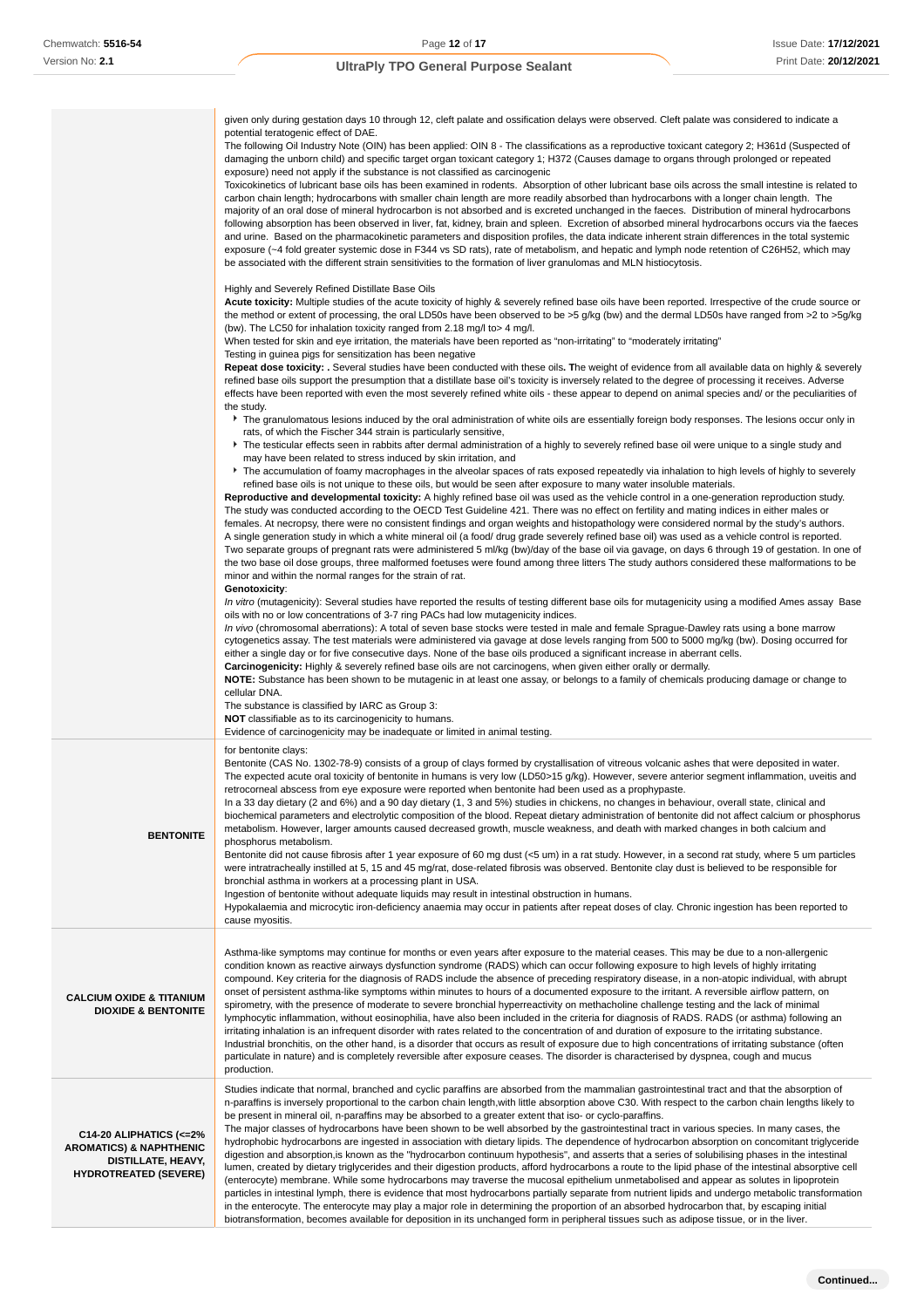| <b>TITANIUM DIOXIDE &amp;</b><br><b>NAPHTHENIC DISTILLATE.</b><br><b>HEAVY. HYDROTREATED</b><br>(SEVERE) & BENTONITE | No significant acute toxicological data identified in literature search. |                                 |                                                                                                    |
|----------------------------------------------------------------------------------------------------------------------|--------------------------------------------------------------------------|---------------------------------|----------------------------------------------------------------------------------------------------|
| <b>Acute Toxicity</b>                                                                                                | ×                                                                        | Carcinogenicity                 | ×                                                                                                  |
| <b>Skin Irritation/Corrosion</b>                                                                                     | $\checkmark$                                                             | Reproductivity                  | $\checkmark$                                                                                       |
| <b>Serious Eye Damage/Irritation</b>                                                                                 | ✔                                                                        | <b>STOT - Single Exposure</b>   | ✔                                                                                                  |
| <b>Respiratory or Skin</b><br>sensitisation                                                                          | ×                                                                        | <b>STOT - Repeated Exposure</b> | ✔                                                                                                  |
| <b>Mutagenicity</b>                                                                                                  | ×                                                                        | <b>Aspiration Hazard</b>        | ×                                                                                                  |
|                                                                                                                      |                                                                          | Legend:                         | $\blacktriangleright$ - Data either not available or does not fill the criteria for classification |

– Data available to make classification

## **SECTION 12 Ecological information**

| Toxicity                                              |                  |                           |                               |                      |                  |
|-------------------------------------------------------|------------------|---------------------------|-------------------------------|----------------------|------------------|
|                                                       | Endpoint         | <b>Test Duration (hr)</b> | <b>Species</b>                | Value                | <b>Source</b>    |
| <b>UltraPly TPO General Purpose</b><br><b>Sealant</b> | Not<br>Available | Not Available             | Not Available                 | Not<br>Available     | Not<br>Available |
|                                                       | Endpoint         | <b>Test Duration (hr)</b> | <b>Species</b>                | Value                |                  |
|                                                       | NOEC(ECx)        | 1h                        | Fish                          | 4-320mg/l            |                  |
| limestone                                             | <b>LC50</b>      | 96h                       | Fish                          | >165200mg/L          |                  |
|                                                       | EC50             | 72h                       | Algae or other aquatic plants | >14mg/l              | $\overline{2}$   |
|                                                       | Endpoint         | <b>Test Duration (hr)</b> | <b>Species</b>                | Value                | <b>Source</b>    |
|                                                       | EC10(ECx)        | 72h                       | Algae or other aquatic plants | $>14$ mg/l           | 2                |
| calcium oxide                                         | <b>LC50</b>      | 96h                       | Fish                          | 50.6mg/l             | 2                |
|                                                       | <b>EC50</b>      | 72h                       | Algae or other aquatic plants | $>14$ mg/l           | 2                |
|                                                       | <b>EC50</b>      | 48h                       | Crustacea                     | 49.1mg/l             | $\overline{2}$   |
|                                                       | Endpoint         | <b>Test Duration (hr)</b> | <b>Species</b>                | Value                | <b>Source</b>    |
|                                                       | NOEC(ECx)        | 72h                       | Algae or other aquatic plants | $<$ 0.1 $mg$ /l      | $\mathbf{1}$     |
| naphtha petroleum, light                              | LC50             | 96h                       | Fish                          | >100000mg/L          | 4                |
| aliphatic solvent                                     | <b>EC50</b>      | 72h                       | Algae or other aquatic plants | 6.5 <sub>m</sub> g/l | $\mathbf{1}$     |
|                                                       | EC50             | 96h                       | Algae or other aquatic plants | 64mg/l               | $\overline{2}$   |
|                                                       | Endpoint         | <b>Test Duration (hr)</b> | <b>Species</b>                | Value                |                  |
| C14-20 aliphatics $\left($ <= 2%                      | NOEC(ECx)        | 72h                       | Algae or other aquatic plants | $<$ 0.03mg/l         | $\mathbf{1}$     |
| aromatics)                                            | NOEC(ECx)        | 3072h                     | Fish                          | 1 <sub>mg</sub> /l   | $\mathbf{1}$     |
|                                                       | Endpoint         | <b>Test Duration (hr)</b> | <b>Species</b>                | Value                | <b>Source</b>    |
|                                                       | <b>BCF</b>       | 1008h                     | Fish                          | $< 1.1 - 9.6$        | 7                |
|                                                       | NOEC(ECx)        | 504h                      | Crustacea                     | $0.02$ mg/l          | 4                |
| titanium dioxide                                      | <b>LC50</b>      | 96h                       | Fish                          | 1.85-3.06mg/l        | 4                |
|                                                       | EC50             | 72h                       | Algae or other aquatic plants | 3.75-7.58mg/l        | 4                |
|                                                       | EC50             | 48h                       | Crustacea                     | 1.9mg/l              | $\overline{2}$   |
|                                                       | EC50             | 96h                       | Algae or other aquatic plants | 179.05mg/l           | $\overline{2}$   |
|                                                       | Endpoint         | <b>Test Duration (hr)</b> | <b>Species</b>                | Value                | Source           |
|                                                       | NOEC(ECx)        | 504h                      | Crustacea                     | $>1$ mg/l            | 1                |
| naphthenic distillate, heavy,                         | ErC50            | 72h                       | Algae or other aquatic plants | >1000mg/l            | $\mathbf{1}$     |
| hydrotreated (severe)                                 | <b>EC50</b>      | 48h                       | Crustacea                     | >1000mg/l            |                  |
|                                                       | EC50             | 96h                       | Algae or other aquatic plants | >1000mg/l            |                  |
|                                                       | Endpoint         | <b>Test Duration (hr)</b> | <b>Species</b>                | Value                | Source           |
|                                                       | NOEC(ECx)        | 96h                       | Fish                          | $<$ 1.4mg/l          | $\overline{2}$   |
|                                                       | EC50             | 72h                       | Algae or other aquatic plants | 410mg/l              | 2                |
| bentonite                                             | EC50             | 48h                       | Crustacea                     | >10000mg/l           | $\overline{2}$   |
|                                                       |                  | 72h                       | Algae or other aquatic plants | $>100$ mg/l          | $\overline{2}$   |
|                                                       | EC50(ECx)        |                           |                               |                      |                  |
|                                                       | EC50             | 72h                       | Algae or other aquatic plants | $>100$ mg/l          | $\overline{2}$   |
|                                                       | EC50             | 48h                       | Crustacea                     | $>100$ mg/l          | 2                |
|                                                       |                  |                           |                               |                      |                  |

Legend: Extracted from 1. IUCLID Toxicity Data 2. Europe ECHA Registered Substances - Ecotoxicological Information - Aquatic Toxicity 3. EPIWIN Suite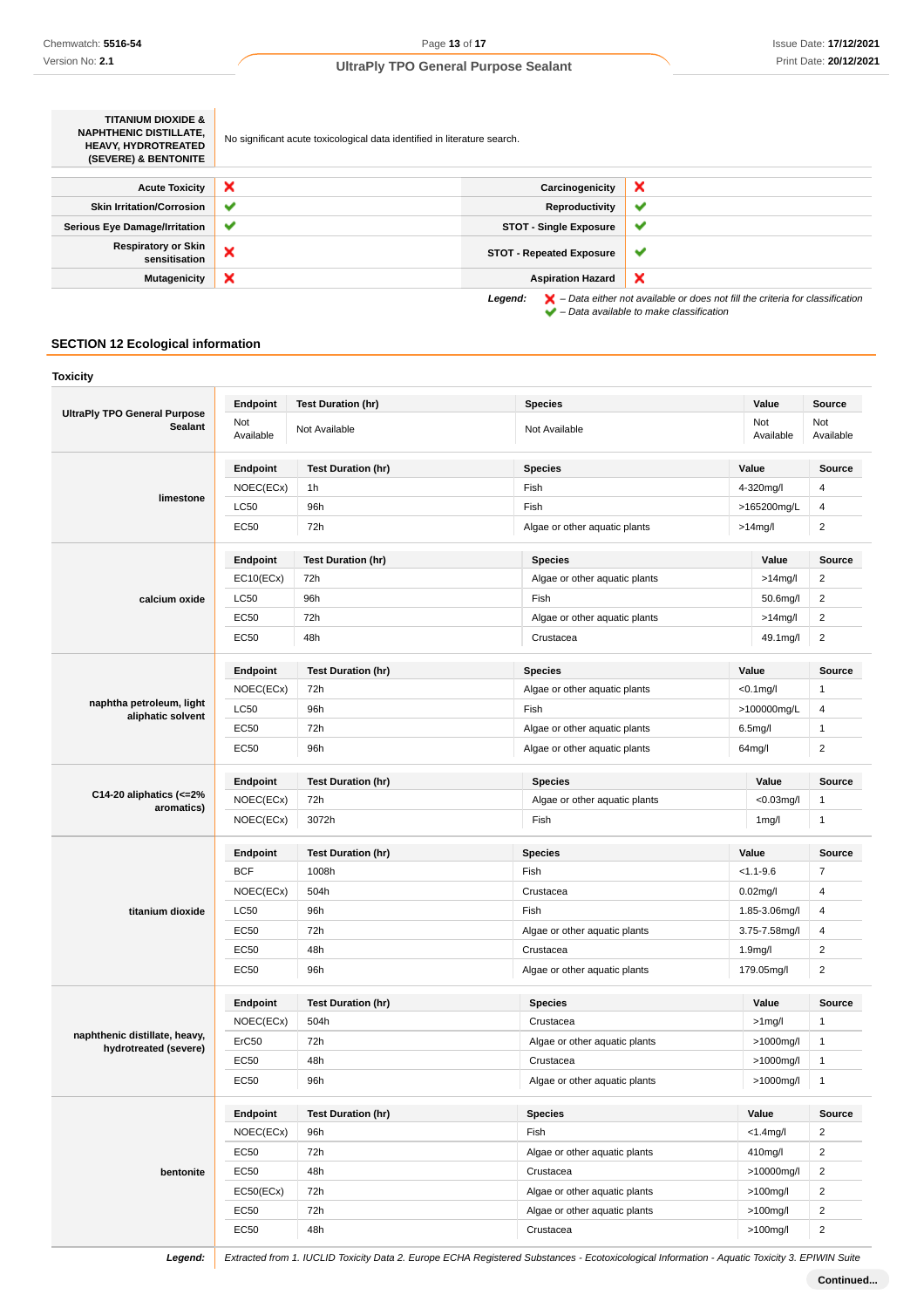V3.12 (QSAR) - Aquatic Toxicity Data (Estimated) 4. US EPA, Ecotox database - Aquatic Toxicity Data 5. ECETOC Aquatic Hazard Assessment Data 6. NITE (Japan) - Bioconcentration Data 7. METI (Japan) - Bioconcentration Data 8. Vendor Data

May cause long-term adverse effects in the aquatic environment. **DO NOT** discharge into sewer or waterways.

#### **Persistence and degradability**

| Ingredient                       | Persistence: Water/Soil | <b>Persistence: Air</b> |
|----------------------------------|-------------------------|-------------------------|
| titanium dioxide                 | <b>HIGH</b>             | <b>HIGH</b>             |
| <b>Bioaccumulative potential</b> |                         |                         |

| Ingredient                            | <b>Bioaccumulation</b> |
|---------------------------------------|------------------------|
| C14-20 aliphatics (<=2%<br>aromatics) | LOW (BCF = $159$ )     |
| titanium dioxide                      | LOW (BCF = $10$ )      |
| <b>Mobility in soil</b>               |                        |

| Ingredient       | <b>Mobility</b>             |
|------------------|-----------------------------|
| titanium dioxide | $= 23.74'$<br>LOW (KOC<br>. |

## **SECTION 13 Disposal considerations**

| Waste treatment methods      |                                                                                                                                                                                                                                                                                                                                                                                                                                                                                                                                                                                                                                                                                                                                                                                                                                                                                             |
|------------------------------|---------------------------------------------------------------------------------------------------------------------------------------------------------------------------------------------------------------------------------------------------------------------------------------------------------------------------------------------------------------------------------------------------------------------------------------------------------------------------------------------------------------------------------------------------------------------------------------------------------------------------------------------------------------------------------------------------------------------------------------------------------------------------------------------------------------------------------------------------------------------------------------------|
| Product / Packaging disposal | DO NOT allow wash water from cleaning or process equipment to enter drains.<br>It may be necessary to collect all wash water for treatment before disposal.<br>In all cases disposal to sewer may be subject to local laws and regulations and these should be considered first.<br>• Where in doubt contact the responsible authority.<br>Recycle wherever possible.<br>▶ Consult manufacturer for recycling options or consult local or regional waste management authority for disposal if no suitable treatment or<br>disposal facility can be identified.<br>Dispose of by: burial in a land-fill specifically licensed to accept chemical and / or pharmaceutical wastes or Incineration in a licensed<br>apparatus (after admixture with suitable combustible material).<br>Decontaminate empty containers. Observe all label safeguards until containers are cleaned and destroyed. |

Ensure that the hazardous substance is disposed in accordance with the Hazardous Substances (Disposal) Notice 2017

#### **Disposal Requirements**

Packages that have been in direct contact with the hazardous substance must be only disposed if the hazardous substance was appropriately removed and cleaned out from the package. The package must be disposed according to the manufacturer's directions taking into account the material it is made of. Packages which hazardous content have been appropriately treated and removed may be recycled.

The hazardous substance must only be disposed if it has been treated by a method that changed the characteristics or composition of the substance and it is no longer hazardous. DO NOT deposit the hazardous substance into or onto a landfill or a sewage facility.

Burning the hazardous substance must happen under controlled conditions with no person or place exposed to

(1) a blast overpressure of more than 9 kPa; or

(2) an unsafe level of heat radiation.

The disposed hazardous substance must not come into contact with class 1 or 5 substances.

#### **SECTION 14 Transport information**

#### **Labels Required**

| Marine Pollutant   NO |  |
|-----------------------|--|
| HAZCHEM 3YE           |  |
|                       |  |

#### **Land transport (UN)**

| UN number                    | 1133                                    |                                       |  |  |
|------------------------------|-----------------------------------------|---------------------------------------|--|--|
| UN proper shipping name      |                                         | ADHESIVES containing flammable liquid |  |  |
| Transport hazard class(es)   | 3<br>Class<br>Subrisk<br>Not Applicable |                                       |  |  |
| Packing group                | Ш.                                      |                                       |  |  |
| <b>Environmental hazard</b>  | Not Applicable                          |                                       |  |  |
| Special precautions for user | Special provisions<br>Limited quantity  | Not Applicable<br>5L                  |  |  |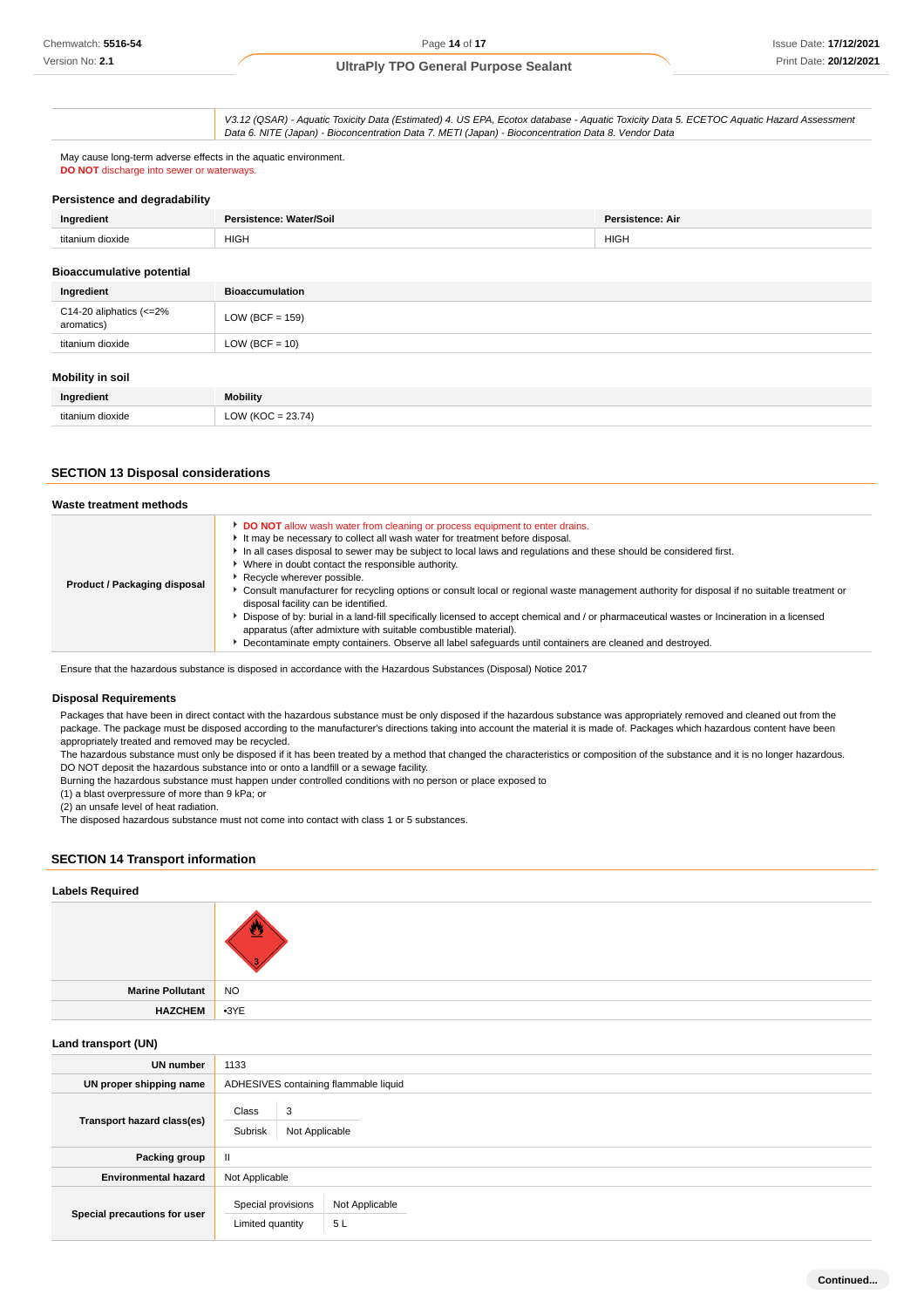## **Air transport (ICAO-IATA / DGR)**

| UN number                    | 1133                                                                                                                                                                         |                                                                                                             |                                                          |  |
|------------------------------|------------------------------------------------------------------------------------------------------------------------------------------------------------------------------|-------------------------------------------------------------------------------------------------------------|----------------------------------------------------------|--|
| UN proper shipping name      | Adhesives containing flammable liquid                                                                                                                                        |                                                                                                             |                                                          |  |
| Transport hazard class(es)   | <b>ICAO/IATA Class</b><br>ICAO / IATA Subrisk<br><b>ERG Code</b>                                                                                                             | 3<br>Not Applicable<br>3L                                                                                   |                                                          |  |
| Packing group                | Ш                                                                                                                                                                            |                                                                                                             |                                                          |  |
| <b>Environmental hazard</b>  | Not Applicable                                                                                                                                                               |                                                                                                             |                                                          |  |
| Special precautions for user | Special provisions<br>Cargo Only Packing Instructions<br>Cargo Only Maximum Qty / Pack<br>Passenger and Cargo Packing Instructions<br>Passenger and Cargo Maximum Qty / Pack | Passenger and Cargo Limited Quantity Packing Instructions<br>Passenger and Cargo Limited Maximum Qty / Pack | A3<br>364<br>60 L<br>353<br>5L<br>Y341<br>1 <sub>L</sub> |  |

## **Sea transport (IMDG-Code / GGVSee)**

| UN number                    | 1133                                                                 |                                       |
|------------------------------|----------------------------------------------------------------------|---------------------------------------|
| UN proper shipping name      |                                                                      | ADHESIVES containing flammable liquid |
| Transport hazard class(es)   | <b>IMDG Class</b><br><b>IMDG Subrisk</b>                             | 3<br>Not Applicable                   |
| Packing group                | Ш                                                                    |                                       |
| <b>Environmental hazard</b>  | Not Applicable                                                       |                                       |
| Special precautions for user | <b>EMS Number</b><br>Special provisions<br><b>Limited Quantities</b> | $F-E$ , S-D<br>Not Applicable<br>5L   |

## **Transport in bulk according to Annex II of MARPOL and the IBC code**

Not Applicable

## **Transport in bulk in accordance with MARPOL Annex V and the IMSBC Code**

| <b>Product name</b>                                      | Group         |
|----------------------------------------------------------|---------------|
| limestone                                                | Not Available |
| calcium oxide                                            | Not Available |
| naphtha petroleum, light<br>aliphatic solvent            | Not Available |
| C14-20 aliphatics $\left  \right  < = 2\%$<br>aromatics) | Not Available |
| titanium dioxide                                         | Not Available |
| naphthenic distillate, heavy,<br>hydrotreated (severe)   | Not Available |
| bentonite                                                | Not Available |

## **Transport in bulk in accordance with the ICG Code**

| <b>Product name</b>                                      | <b>Ship Type</b> |
|----------------------------------------------------------|------------------|
| limestone                                                | Not Available    |
| calcium oxide                                            | Not Available    |
| naphtha petroleum, light<br>aliphatic solvent            | Not Available    |
| C14-20 aliphatics $\left  \right  < = 2\%$<br>aromatics) | Not Available    |
| titanium dioxide                                         | Not Available    |
| naphthenic distillate, heavy,<br>hydrotreated (severe)   | Not Available    |
| bentonite                                                | Not Available    |

# **SECTION 15 Regulatory information**

**Safety, health and environmental regulations / legislation specific for the substance or mixture**

This substance is to be managed using the conditions specified in an applicable Group Standard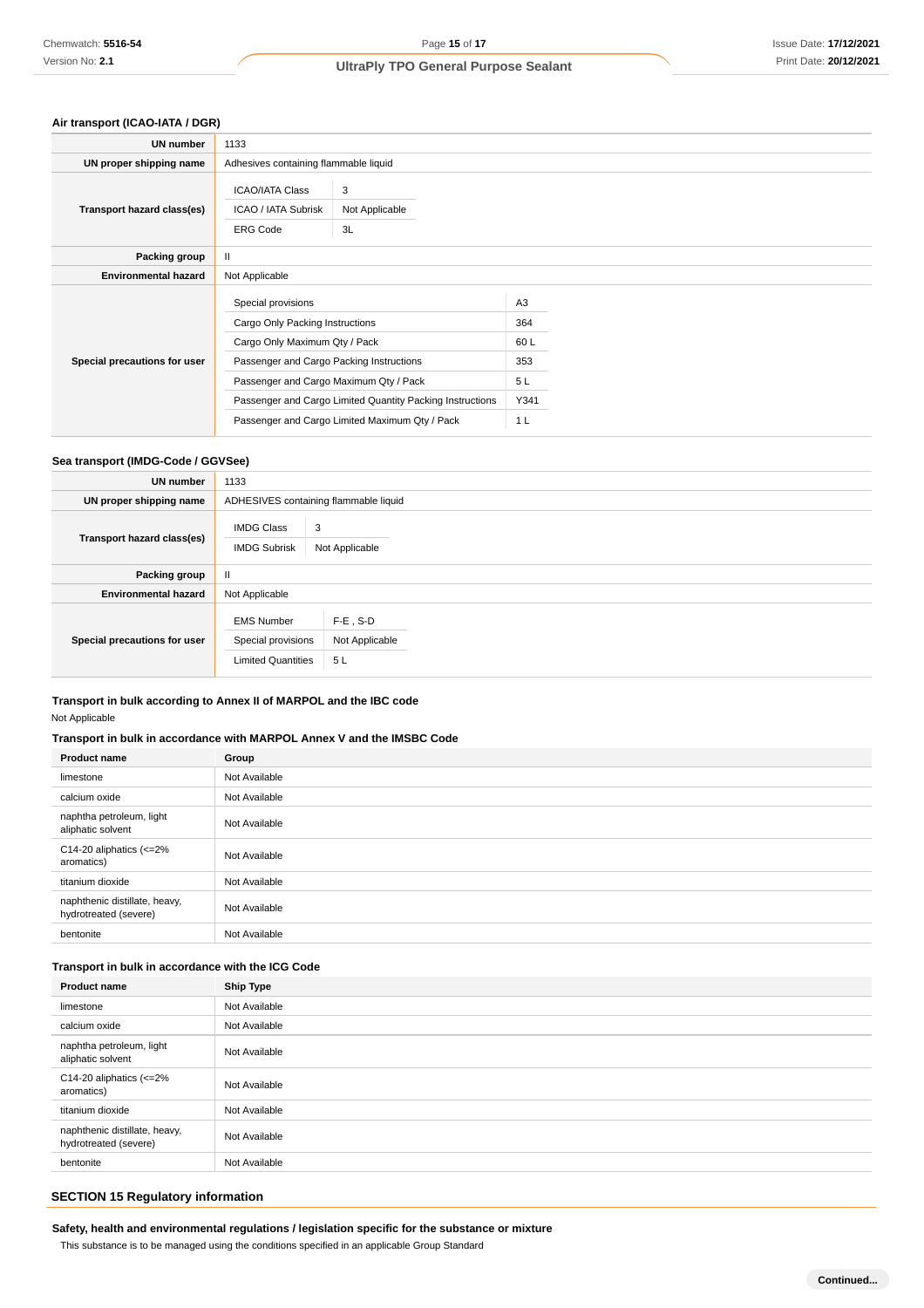Version No: **2.1**

Page **16** of **17**

# **UltraPly TPO General Purpose Sealant**

| <b>HSR Number</b>                                                                                                                | <b>Group Standard</b>                                                                          |                                                                                                                                           |  |  |
|----------------------------------------------------------------------------------------------------------------------------------|------------------------------------------------------------------------------------------------|-------------------------------------------------------------------------------------------------------------------------------------------|--|--|
| HSR002495                                                                                                                        | Additives Process Chemicals and Raw Materials Flammable Group Standard 2020                    |                                                                                                                                           |  |  |
| Please refer to Section 8 of the SDS for any applicable tolerable exposure limit or Section 12 for environmental exposure limit. |                                                                                                |                                                                                                                                           |  |  |
| limestone is found on the following regulatory lists                                                                             |                                                                                                |                                                                                                                                           |  |  |
| New Zealand Approved Hazardous Substances with controls                                                                          |                                                                                                | New Zealand Inventory of Chemicals (NZIoC)                                                                                                |  |  |
| of Chemicals                                                                                                                     | New Zealand Hazardous Substances and New Organisms (HSNO) Act - Classification                 | New Zealand Workplace Exposure Standards (WES)                                                                                            |  |  |
| of Chemicals - Classification Data                                                                                               | New Zealand Hazardous Substances and New Organisms (HSNO) Act - Classification                 |                                                                                                                                           |  |  |
| calcium oxide is found on the following regulatory lists                                                                         |                                                                                                |                                                                                                                                           |  |  |
| New Zealand Approved Hazardous Substances with controls                                                                          |                                                                                                | New Zealand Inventory of Chemicals (NZIoC)                                                                                                |  |  |
| of Chemicals                                                                                                                     | New Zealand Hazardous Substances and New Organisms (HSNO) Act - Classification                 | New Zealand Workplace Exposure Standards (WES)                                                                                            |  |  |
| of Chemicals - Classification Data                                                                                               | New Zealand Hazardous Substances and New Organisms (HSNO) Act - Classification                 |                                                                                                                                           |  |  |
|                                                                                                                                  | naphtha petroleum, light aliphatic solvent is found on the following regulatory lists          |                                                                                                                                           |  |  |
| Chemical Footprint Project - Chemicals of High Concern List                                                                      |                                                                                                | New Zealand Hazardous Substances and New Organisms (HSNO) Act - Classification                                                            |  |  |
| International Agency for Research on Cancer (IARC) - Agents Classified by the IARC                                               |                                                                                                | of Chemicals                                                                                                                              |  |  |
| Monographs                                                                                                                       |                                                                                                | New Zealand Inventory of Chemicals (NZIoC)                                                                                                |  |  |
| New Zealand Approved Hazardous Substances with controls                                                                          |                                                                                                | New Zealand Workplace Exposure Standards (WES)                                                                                            |  |  |
|                                                                                                                                  | C14-20 aliphatics ( $\epsilon$ =2% aromatics) is found on the following regulatory lists       |                                                                                                                                           |  |  |
| Chemical Footprint Project - Chemicals of High Concern List                                                                      |                                                                                                | New Zealand Hazardous Substances and New Organisms (HSNO) Act - Classification                                                            |  |  |
| International Agency for Research on Cancer (IARC) - Agents Classified by the IARC<br>Monographs                                 |                                                                                                | of Chemicals<br>New Zealand Inventory of Chemicals (NZIoC)                                                                                |  |  |
| New Zealand Approved Hazardous Substances with controls                                                                          |                                                                                                | New Zealand Workplace Exposure Standards (WES)                                                                                            |  |  |
| titanium dioxide is found on the following regulatory lists                                                                      |                                                                                                |                                                                                                                                           |  |  |
|                                                                                                                                  |                                                                                                |                                                                                                                                           |  |  |
| Chemical Footprint Project - Chemicals of High Concern List                                                                      |                                                                                                | New Zealand Approved Hazardous Substances with controls<br>New Zealand Hazardous Substances and New Organisms (HSNO) Act - Classification |  |  |
| International Agency for Research on Cancer (IARC) - Agents Classified by the IARC<br>Monographs                                 |                                                                                                | of Chemicals                                                                                                                              |  |  |
| Monographs - Group 2B: Possibly carcinogenic to humans                                                                           | International Agency for Research on Cancer (IARC) - Agents Classified by the IARC             | New Zealand Inventory of Chemicals (NZIoC)<br>New Zealand Workplace Exposure Standards (WES)                                              |  |  |
| Manufactured Nanomaterials (MNMS)                                                                                                | International WHO List of Proposed Occupational Exposure Limit (OEL) Values for                |                                                                                                                                           |  |  |
|                                                                                                                                  | naphthenic distillate, heavy, hydrotreated (severe) is found on the following regulatory lists |                                                                                                                                           |  |  |
| Chemical Footprint Project - Chemicals of High Concern List                                                                      |                                                                                                | New Zealand Hazardous Substances and New Organisms (HSNO) Act - Classification                                                            |  |  |
| International Agency for Research on Cancer (IARC) - Agents Classified by the IARC                                               |                                                                                                | of Chemicals                                                                                                                              |  |  |
| Monographs<br>New Zealand Approved Hazardous Substances with controls                                                            |                                                                                                | New Zealand Inventory of Chemicals (NZIoC)<br>New Zealand Workplace Exposure Standards (WES)                                              |  |  |
| bentonite is found on the following regulatory lists                                                                             |                                                                                                |                                                                                                                                           |  |  |
| New Zealand Inventory of Chemicals (NZIoC)                                                                                       |                                                                                                | New Zealand Workplace Exposure Standards (WES)                                                                                            |  |  |
|                                                                                                                                  |                                                                                                |                                                                                                                                           |  |  |
| <b>Hazardous Substance Location</b>                                                                                              |                                                                                                |                                                                                                                                           |  |  |
|                                                                                                                                  | Subject to the Health and Safety at Work (Hazardous Substances) Regulations 2017.              |                                                                                                                                           |  |  |
| <b>Hazard Class</b>                                                                                                              | <b>Quantity (Closed Containers)</b>                                                            | <b>Quantity (Open Containers)</b>                                                                                                         |  |  |

**Certified Handler**

Subject to Part 4 of the Health and Safety at Work (Hazardous Substances) Regulations 2017.

| Class<br>substance | Quantities     |
|--------------------|----------------|
| Not Applicable     | Not Applicable |

Refer Group Standards for further information

#### **Maximum quantities of certain hazardous substances permitted on passenger service vehicles**

3.1B 100 L in containers more than 5 L 50 L 3.1B 250 L in containers up to and including 5 L

Subject to Regulation 13.14 of the Health and Safety at Work (Hazardous Substances) Regulations 2017.

| <b>Hazard Class</b> | Gas (aggregate water capacity in mL) | Liquid (L) | Solid (kg) | Maximum quantity per package for each classification |
|---------------------|--------------------------------------|------------|------------|------------------------------------------------------|
|                     |                                      |            |            |                                                      |

# **Tracking Requirements**

Not Applicable

#### **National Inventory Status**

| <b>National Inventory</b>                          | <b>Status</b> |
|----------------------------------------------------|---------------|
| Australia - AIIC / Australia<br>Non-Industrial Use | Yes           |